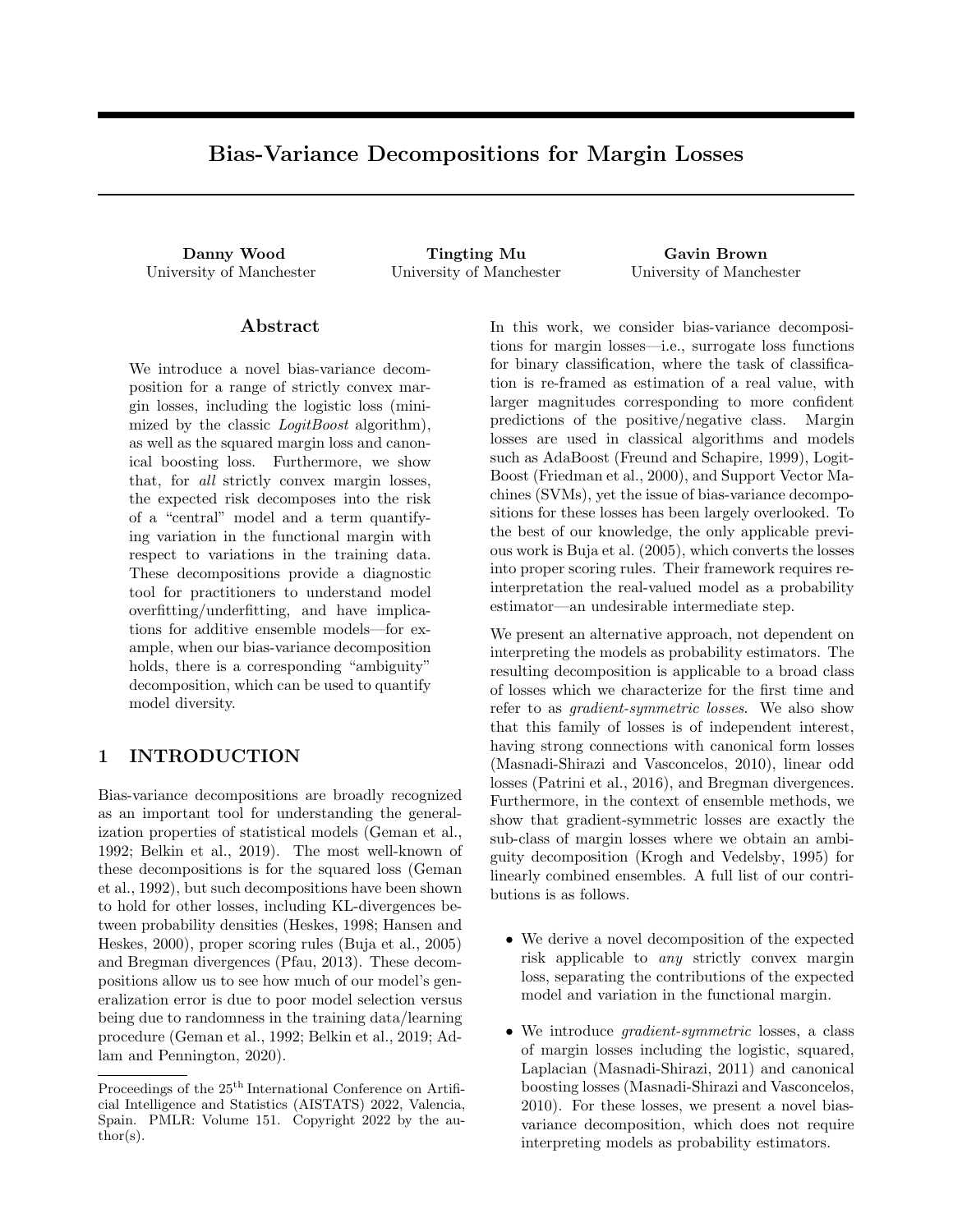

Figure 1: Visualization of How Our Contributions Relate to Known Classes of Margin Loss.

- For gradient-symmetric losses, we derive an ensemble ambiguity decomposition (Krogh and Vedelsby, 1995) for linearly combined ensembles. For non-gradient-symmetric losses, we show a similar decomposition, but requiring a *non-linear* ensemble combination rule.
- We show a close relationship between gradientsymmetric losses and Bregman divergences: gradient-symmetric losses are expressible in terms of a Bregman divergence from a representation of the label to the model.
- We examine how gradient-symmetric losses relate to canonical form losses (Masnadi-Shirazi and Vasconcelos, 2010) and linear odd losses (Patrini et al., 2016). Using the latter connection, we show that the bias term in our decomposition can be decomposed further into an expected margin term and a target-independent term—suggesting possible applications to semi-supervised settings.

The applicability of our results to various known classes of margin loss is shown in Figure 1. All the decompositions we present have a similar flavour: each separates the error into the risk of a "central" model and a stochastic component. The "central" model is the model obtained by integrating out all sources of randomness in the training data and learning algorithm, and the risk of this model is the sum of a systematic component and the error due to noise in the label distribution.



Figure 2: The Bregman divergence, illustrated for the Bregman generator  $\phi(u) = u^2$ .

## 2 PRELIMINARIES

Margin Losses We consider the following learning scenario: We have the problem of learning a function  $h: \mathcal{X} \to \{-1, +1\}$ , which minimizes the zeroone loss  $\frac{1}{N} \sum_{j=1}^{N} [[h(\mathbf{x}_j) \neq y_j]]$  for a training set  $\mathcal{D} =$  ${({\mathbf{x}}_j, y_j)}_{j=1}^N$  with feature vector  ${\mathbf{x}}_j \in \mathcal{X}$  and target  $y_i \in \{-1, +1\}$ . We consider margin losses, i.e., surrogate losses of the form  $\ell(yf(\mathbf{x}; \mathcal{D}))$ , where  $\ell : \mathbb{R} \to \mathbb{R}_+$ is an upper bound on the zero-one loss and  $f(\cdot; \cdot)$  is the model, which is a function of the input  $\mathbf{x} \in \mathcal{X}$ and parameterized by the training set  $D$ . We use the model to predict a label  $y \in \{-1, +1\}$  for  $\mathbf{x} \in \mathcal{X}$  by mapping the model output to a class prediction with the rule  $h(\mathbf{x}) = \text{sign}(f(\mathbf{x}; \mathcal{D}))$ . Note that these losses have the property that the loss associated with an incorrect prediction is not affected by the class labelling scheme, i.e.,  $\ell((-y)(-f(\mathbf{x}; \mathcal{D})))) = \ell(yf(\mathbf{x}; \mathcal{D})).$ 

The value  $y f(\mathbf{x}; \mathcal{D})$  is known as the *functional margin*; positive values correspond to correct classifications, while negative values correspond to incorrect classifications. The magnitude of this margin can be interpreted as the model's confidence in its prediction, and has been associated with good generalization properties via bounds on the error (Schapire et al., 1998).

We will assume throughout this paper that the infimum of  $\ell$  is zero. Most results can easily be modified for other finite lower bounds, but it is usually only sensible to consider losses where the minimizer(s) of  $\ell$  are positive.

Bregman Divergences Bregman divergences (Bregman, 1967) are measures of separation between points, defined in terms of a strictly convex function  $\phi$ , and are a frequently used tool in the study of margin losses (Zhang et al., 2004; Masnadi-Shirazi and Vasconcelos, 2009; Nock and Nielsen, 2008; Reid and Williamson, 2010). Loosely speaking, the Bregman di-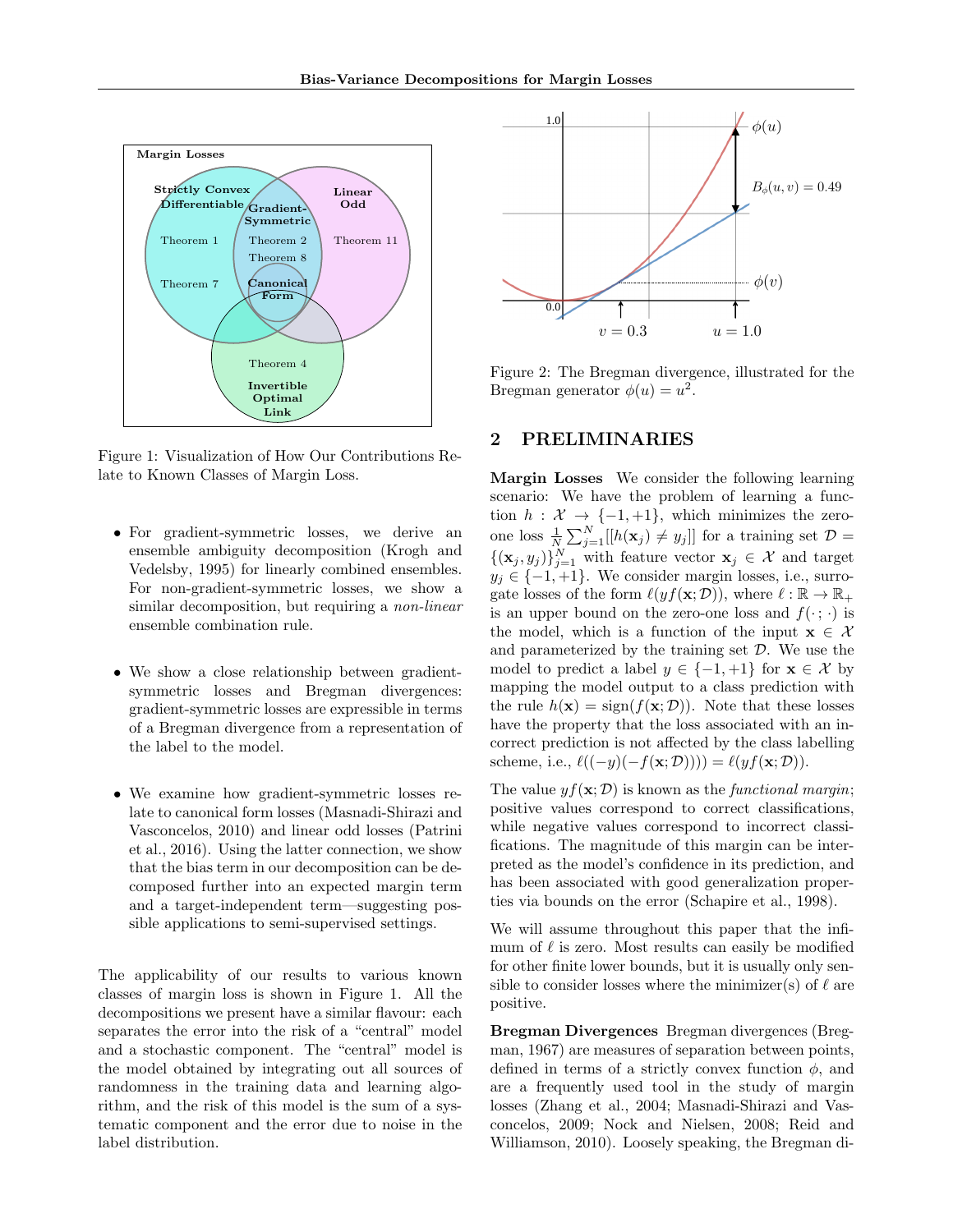vergence  $B_{\phi}(u, v)$  is the difference between the strictly convex function  $\phi$  evaluated at u, and the linear approximation of  $\phi$  around v, also evaluated at u (See Figure 2).

More formally, for some convex set  $S$ , the Bregman divergence  $B_{\phi}: S \times \text{int}(S) \to \mathbb{R}_{+}$  is defined as

$$
B_{\phi}(u, v) = \phi(u) - \phi(v) - \phi'(v)(u - v),
$$

where  $\text{int}(S)$  denotes the interior of the set S and  $\phi$ is a strictly convex differentiable function. Bregman divergences are not generally symmetric, i.e., it does not necessarily hold that  $B_{\phi}(u, v) = B_{\phi}(v, u)$ .

Bias-Variance Decompositions In the typical supervised binary classification learning setup, a model is trained on a set of training examples  $\mathcal{D}$  =  ${(\mathbf{x}_j, y_j)}_{j=1}^N$ , where each example is drawn independently from a joint distribution over  $\mathcal{X} \times \{-1, +1\}.$ It is therefore natural, when considering the impact of varying the training set on model performance, to consider the training set as a random variable  $D =$  ${(\mathbf{X}_j, Y_j)}_{j=1}^N$ , where each  $(\mathbf{X}_j, Y_j)$  is independently distributed according to the aforementioned joint distribution. We consider the performance of the model  $f(\cdot; D)$  over variations in D and over the true distribution of the data, which we write as the joint distribution of  $(X, Y)$ . When we consider the random variable  $f(\mathbf{X}; D)$ , we will typically leave the arguments implicit, simply writing  $f$ . We also note that though  $\mathbb{E}_D[\cdot]$  is the expectation over the distribution of training sets, the decomposition can just as easily apply for any source of stochasticity in the model or training data (e.g., randomization of initial weights).

For the squared loss, the setup is the same, except that  $Y \in \mathbb{R}$ . Here, the classic decomposition of (Geman et al., 1992) tells us that the expected risk can be decomposed as

$$
\underbrace{\mathbb{E}_{\mathbf{X}Y} \left[\mathbb{E}_{D} \left[ (f - Y)^{2} \right] \right]}_{\text{expected risk}} = \underbrace{\mathbb{E}_{\mathbf{X}Y} \left[ (Y - Y^{*})^{2} \right]}_{\text{noise}} +
$$
\n
$$
\underbrace{\mathbb{E}_{\mathbf{X}} \left[ (Y^{*} - f^{*})^{2} \right] + \mathbb{E}_{\mathbf{X}} \left[ \mathbb{E}_{D} \left[ (f^{*} - f)^{2} \right] \right]}_{\text{variance}},
$$

where  $Y^* = \mathbb{E}_{Y|\mathbf{X}}[Y]$  and  $f^* = \mathbb{E}_D[f]$ . The bias gives a measure of the distance of the "central" model  $f^*$ from the expected target, while the variance quantifies how far the typical model will be from this central model.

These quantities can be estimated in practice by training multiple models on different training sets, approximating the expectations with averages over the multiple datasets. This can either be done via training on disjoint subsets of the training set (Yang et al., 2020) or by training on bootstraps of the training data (Neal et al., 2018).

Other known bias-variance decompositions have the same structure, separating the expected risk into noise, bias and variance, with the variance term measuring the spread of models in the distribution around some central model (for example, see Pfau (2013); Heskes  $(1998)$ .

Bias-variance decompositions bring important insights: a large systematic component (i.e., high bias) suggests that the model is insufficiently complex (and therefore underfitting) whereas a large stochastic component (i.e., high variance) suggests over-sensitivity to the particular random sample (e.g., overfitting to training data).

## 3 BIAS-VARIANCE DECOMPOSITION FOR MARGIN LOSSES

### 3.1 Decomposition for Margin Losses

We are interested in the expected risk (or expected generalization error) of the model; for margin losses, this is defined as  $\mathbb{E}_{\mathbf{X}Y}[\mathbb{E}_D[\ell(Yf(\mathbf{X}; D))]]$ .

We begin with a general decomposition which has some of the properties we are looking for: it contains a term which measures the loss of a "central" model and a term which depends on how spread out the distribution of models is around this centre. However, the latter term is not, in general, independent of the target  $Y$ .

Theorem 1 (Margin Variance Decomposition). For a strictly convex differentiable margin loss  $\ell$ ,

$$
\underbrace{\mathbb{E}_{\mathbf{X}Y} [\mathbb{E}_D [\ell(Yf)]]}_{\text{expected risk}} = \underbrace{\mathbb{E}_{\mathbf{X}Y} [\ell(Yf^*)]}_{\text{risk of central model}} + \underbrace{\mathbb{E}_{\mathbf{X}Y} [\mathbb{E}_D [\mathcal{B}_\ell(Yf, Yf^*)]]}_{\text{margin variance}}, (1)
$$

where we define the central model  $f^* = \mathbb{E}_D[f].$ 

Proof of this result, and all other results presented in this paper, can be found in the appendices.

The results shows that we can decompose the expected risk of the model into the loss of the expected model and a non-negative term quantifying the spread of the models around that expectation. We refer to this decomposition as the margin variance decomposition because for  $y \in \{-1, +1\}$ , the term  $\mathbb{E}_D [B_\ell (y f, y f^*)]$ measures the spread of the functional margin around the expectation  $\mathbb{E}_D[yf] = yf^*$ .

Even with this target-dependent variance term, this decomposition gives insight into how much of the error is due the systematic part of the model (the central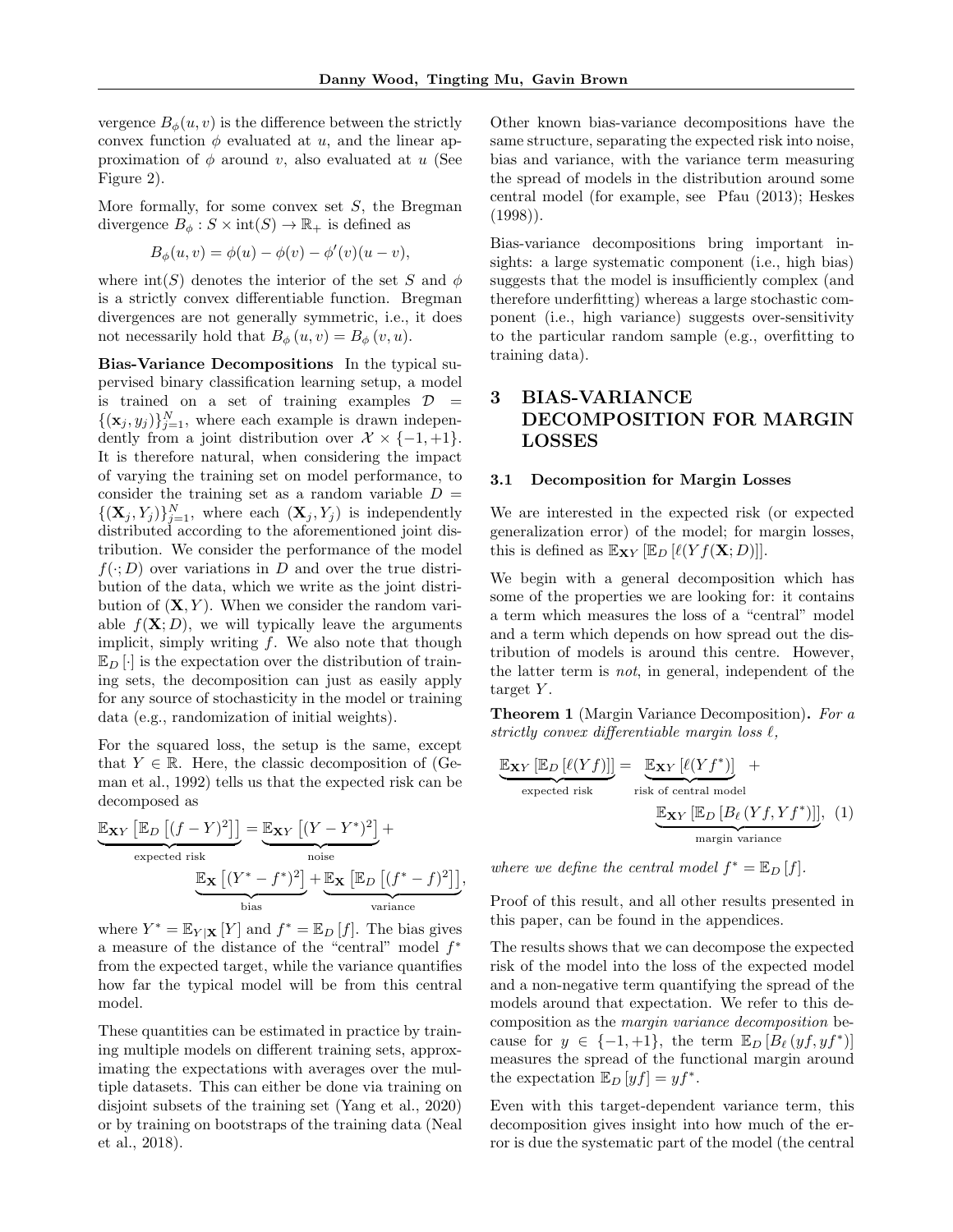

Figure 3: Comparison of Gradients of Logistic and Exponential Losses. The Logistic Gradient is Rotationally Symmetric About a Point on the y-axis, Hence we Refer to the Logistic Loss as a Gradient-Symmetric Loss.

model  $f^*$ ) versus the random part (the distribution of  $f$ ). However, there is a class of loss where the decomposition becomes a true bias-variance decomposition with a target-independent variance term. We consider the class of margin losses with the following property.

**Definition 1** (Gradient-Symmetry). Let  $\ell : \mathbb{R} \rightarrow$  $\mathbb{R}_+$  be a differentiable strictly-convex function.  $\ell$  is gradient-symmetric if for all  $v \in \mathbb{R}$ 

$$
\ell'(v) + \ell'(-v) = c \tag{2}
$$

for some constant c.

Examples of gradient-symmetric losses (and notable non-gradient-symmetric ones) are given in Table 1, and illustrated in Figure 3. For practical purposes, we are only interested in losses where  $c < 0$ , since losses with  $c > 0$  have the undesirable property of penalizing models more harshly for correct predictions than incorrect ones and losses with  $c = 0$  ignore the sign of the label. With this restriction, gradient-symmetric losses are closely related to canonical form losses—each such gradient-symmetric loss is, up to a constant scaling factor, equivalent to a canonical form loss. However, the gradient-symmetry definition remains useful, as it completely captures the class of losses for which the margin-variance in (1) becomes target-independent. This is due to the following property.

**Proposition 1.** For all  $u, v \in \mathbb{R}$  and strictly convex differentiable  $\ell : \mathbb{R} \to \mathbb{R}_+,$ 

$$
B_{\ell}(u,v) = B_{\ell}(-u,-v)
$$

if and only if  $\ell$  is gradient-symmetric.

This result means that for gradient-symmetric losses, the sign of Y in  $B_{\ell}(Yf, Yf^*)$  has no effect. Applying this fact to the margin variance decomposition, we get the following bias-variance decomposition.

Theorem 2 (Bias-Variance Decomposition for Gradient-Symmetric Losses). For a strictly convex differentiable margin loss  $\ell$ , there exists a bias-variance decomposition of the form

$$
\underbrace{\mathbb{E}_{\mathbf{X}Y} [\mathbb{E}_D [\ell(Yf)]]}_{\text{expected risk}} = \underbrace{\mathbb{E}_{\mathbf{X}Y} [\ell(Yf^*)]}_{\text{noise + bias}} + \underbrace{\mathbb{E}_{\mathbf{X} [\mathbb{E}_D [B_\ell (f, f^*)]]}_{\text{variance}}}{\text{(3)}}
$$

#### if and only if  $\ell$  is gradient-symmetric.

It is also possible to separate out the noise and bias (see Appendix D), but from a practical standpoint combining the two terms into a single expression is often more useful, since we do not usually know the distribution of the class labels and therefore do not have enough information to disentangle the contributions to the expected risk from the bias and the noise.

Finally, we note that it is possible to relax the condition that the loss is differentiable. If instead, we just require an injective mapping between points and their subgradients, we can extend the definitions of Bregman divergences and gradient-symmetry accordingly to retain the decompositions we have introduced.

### 3.2 Comparison to Buja's Decomposition

Buja et al. (2005) proposed a bias-variance decomposition for proper scoring rules, and also showed its application to margin losses via re-interpretation of the model as a probability estimator. This intermediate step requires a link function to perform the mapping, as well as the introduction of several other concepts. We have shown that gradient-symmetric losses do not require this intermediate step, instead having a biasvariance decomposition in terms of the raw model output,  $f$ . In order to compare the merits of the two decompositions, we now examine the properties of Buja et al. (2005)'s decomposition.

In order to present this decomposition, we must first introduce some new concepts and notation. Let  $p =$  $\mathbb{P}(Y = +1|\mathbf{X})$ , i.e., p is the probability the target is  $+1$  given **X**, then  $L(p, f)$ , the expected pointwise risk of a model f when  $X = x$ , can be written

$$
L(p, f) = \mathbb{E}_{Y|\mathbf{X}=\mathbf{x}} \ell(Yf) = p\ell(f) + (1-p)\ell(-f).
$$

We define the minimum risk,  $L(p)$  as the infimum of  $L(p, f)$  for a fixed p, that is,

$$
\underline{L}(p)=\inf_{v\in\mathbb{R}}L(p,v)=\inf_{v\in\mathbb{R}}p\ell(v)+(1-p)\ell(-v).
$$

We also define the optimal link function,  $\psi(p)$  as mapping from  $p \in (0,1)$  to the  $v \in \mathbb{R}$  at which the minimum is achieved, i.e.,

$$
\psi(p) = \operatorname*{argmin}_{v \in \mathbb{R}} L(p, v) = \operatorname*{argmin}_{v \in \mathbb{R}} p\ell(v) + (1 - p)\ell(-v).
$$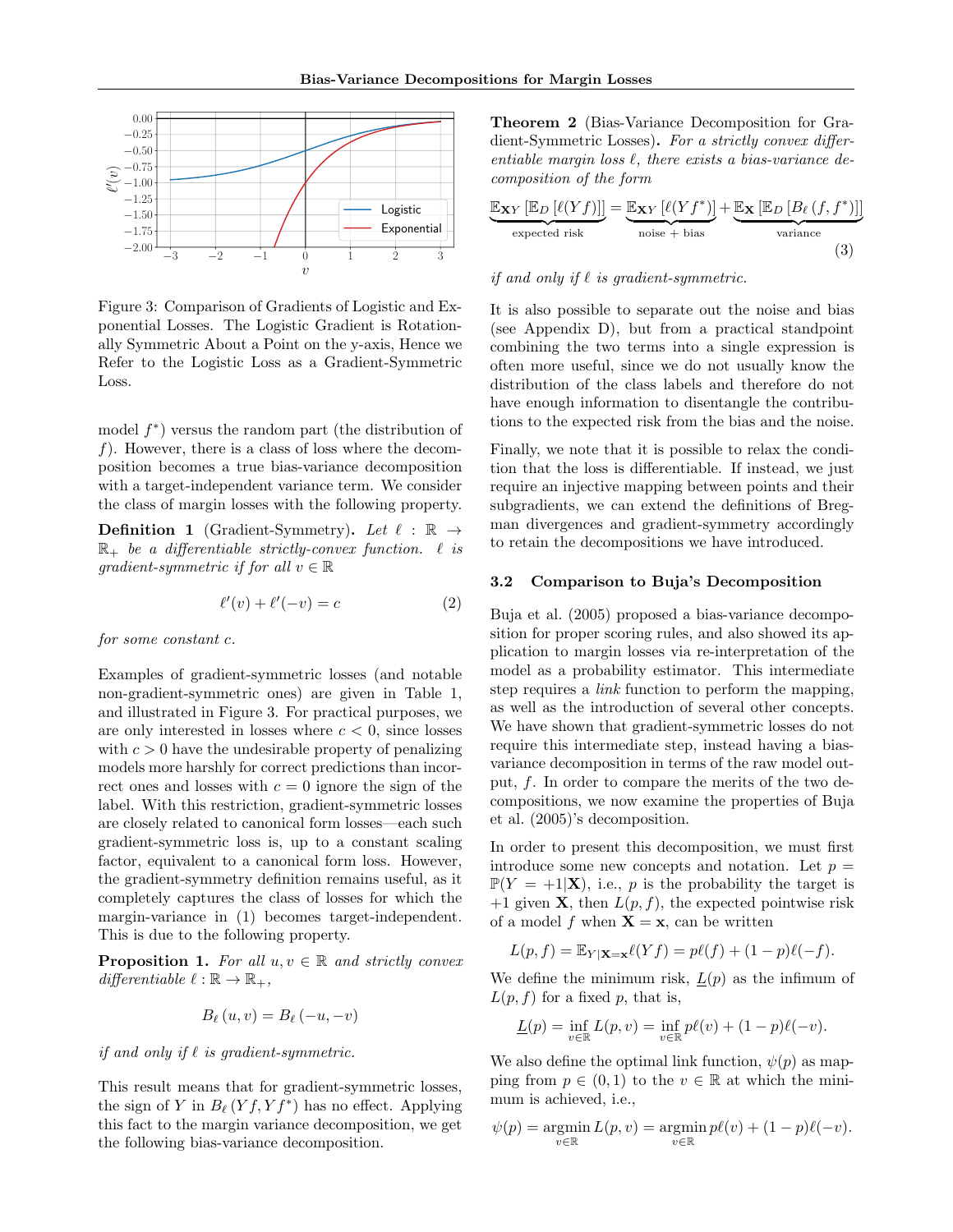Danny Wood, Tingting Mu, Gavin Brown

| <b>Name</b>                | Loss<br>$\ell(v)$                      | Gradient<br>$\ell'(v)$                             | Gradient-<br>Symmetric? | Constant<br>c |
|----------------------------|----------------------------------------|----------------------------------------------------|-------------------------|---------------|
| Squared                    | $(1-v)^2$                              | $2(v-1)$                                           |                         | -4            |
| Logistic                   | $\log(1+\exp(-v))$                     | $1 + \exp(v)$                                      |                         | $-1$          |
| Canonical Boosting<br>Loss | $\frac{1}{2}\sqrt{v^2+4}-\frac{1}{2}v$ | $\eta$<br>$2\sqrt{v^2+4}$ 2                        |                         | $-1$          |
| Laplacian Loss             | $\frac{1}{2}$ $(\exp(- v ) +  v  - v)$ | $-\frac{1}{2}+\frac{1}{2}$ (sgn(v)(1 – exp(- v ))) | ✓                       | $-1$          |
| Exponential                | $\exp(-v)$                             | $-\exp(-v)$                                        | Х                       | N/A           |
| Smooth Hinge               | $\frac{1}{t} \ln(1 + \exp(-t(v-1)))$   | $1 + \exp(t(v-1))$                                 | Х                       | N/A           |

Table 1: Examples of Margin Loss Functions and Their Derivatives

Assuming this function is invertible, we may think of the model  $f$  as implicitly defining a probability and write this probability as  $q = \psi^{-1}(f)$ .

Up until now, we have thought of  $f$  as being our model, with our class prediction being determined by the sign of  $f$ . If instead we think of our model as  $q$ , we can reframe the task as estimating the conditional probability of the positive class given the feature vector  $x$  (we could make the dependence of q on  $x$  and the training set D explicit by writing  $q(\mathbf{x}; \mathcal{D})$ . Using the optimal link function  $\psi$ , we may now consider the loss  $\ell(y\psi(q))$ . This loss has the property of being a strictly proper scoring rule, i.e.,  $L(p, \psi(q))$  is minimized if and only if  $q = p$ . Here, Bregman divergences can be used to measure the separation between the desired probability estimate p and the one obtained from the model, q. This Bregman divergence measures the excess risk, i.e., the risk of a model minus the amount of irreducible error due to label noise.

**Theorem 3.** ((Zhang et al., 2004)) When  $\psi$  is invertible and differentiable, the pointwise excess risk can be written as a Bregman divergence of the form

$$
L(p, \psi(q)) - \underline{L}(p) = B_{-\underline{L}}(p, q).
$$
 (4)

With this result, we are able to construct a biasvariance decomposition for the excess risk. This can be transformed into a bias-variance decomposition on the risk itself by noting that the minimum risk for losses with infimum zero losses is the same as the noise.

Theorem 4 (Buja's Bias-Variance Decomposition). For loss  $\ell$  with invertible differentiable link function  $\psi$ ,

$$
\underbrace{\mathbb{E}_{\mathbf{X}}\left[\mathbb{E}_{D}\left[L(p,f)\right]-\underline{L}(p)\right]}_{\text{expected excess risk}}=\underbrace{\mathbb{E}_{\mathbf{X}}\left[B_{-\underline{L}}\left(p,\,q^{*}\right)\right]}_{\text{bias}}\\+\underbrace{\mathbb{E}_{\mathbf{X}}\left[\mathbb{E}_{D}\left[B_{-\underline{L}}\left(q^{*},q\right)\right]\right]}_{\text{variance}}
$$

where 
$$
q^* = [-\underline{L}']^{-1} (\mathbb{E}_D [-\underline{L}'(q)]).
$$

A version of this decomposition was first noted in (Buja et al., 2005), though we formulate it here using notation and terminology from (Zhang et al., 2004) and (Reid and Williamson, 2010). Note that this decomposition can be applied for loss functions where the link function is invertible, including non-gradientsymmetric losses such as the exponential loss which minimized by AdaBoost (Friedman et al., 2000).

For the case of the logistic loss, the minimum risk is  $-p \ln p - (1-p) \ln(1-p)$ . This is the binary entropy, and in this case  $B_{-L}(\cdot, \cdot)$  becomes the KL-divergence. With this connection, we see that Buja's decomposition is in fact a special case of the decomposition for probability distributions discussed in (Heskes, 1998).

We will shortly examine how Theorem 4 connects to Theorem 2, but comparing it with the more general decomposition in Theorem 1 we find:

- Theorem 1 allows a more intuitive choice of "central" model  $f^* = \mathbb{E}_D[f]$  which, as shown later, enables its use in a wider range of ensemble models, but its variance term is only target-independent under the gradient-symmetric condition.
- Although the variance term in Theorem 4 is target-independent, it requires a particular form for the "central" probability prediction  $q^*$ , which does not necessarily correspond to the prediction of  $f^*$ . In particular,  $q^*$  is defined to satisfy

$$
q^* = \operatorname*{argmin}_{\widehat{q} \in (0,1)} \mathbb{E}_D \left[ B_{-\underline{L}} \left( \widehat{q}, q \right) \right].
$$

• These two models coincide (i.e.,  $f^* = \psi(q^*)$ ) if and only if  $\ell$  is gradient-symmetric. In this case, the two decompositions are equivalent whenever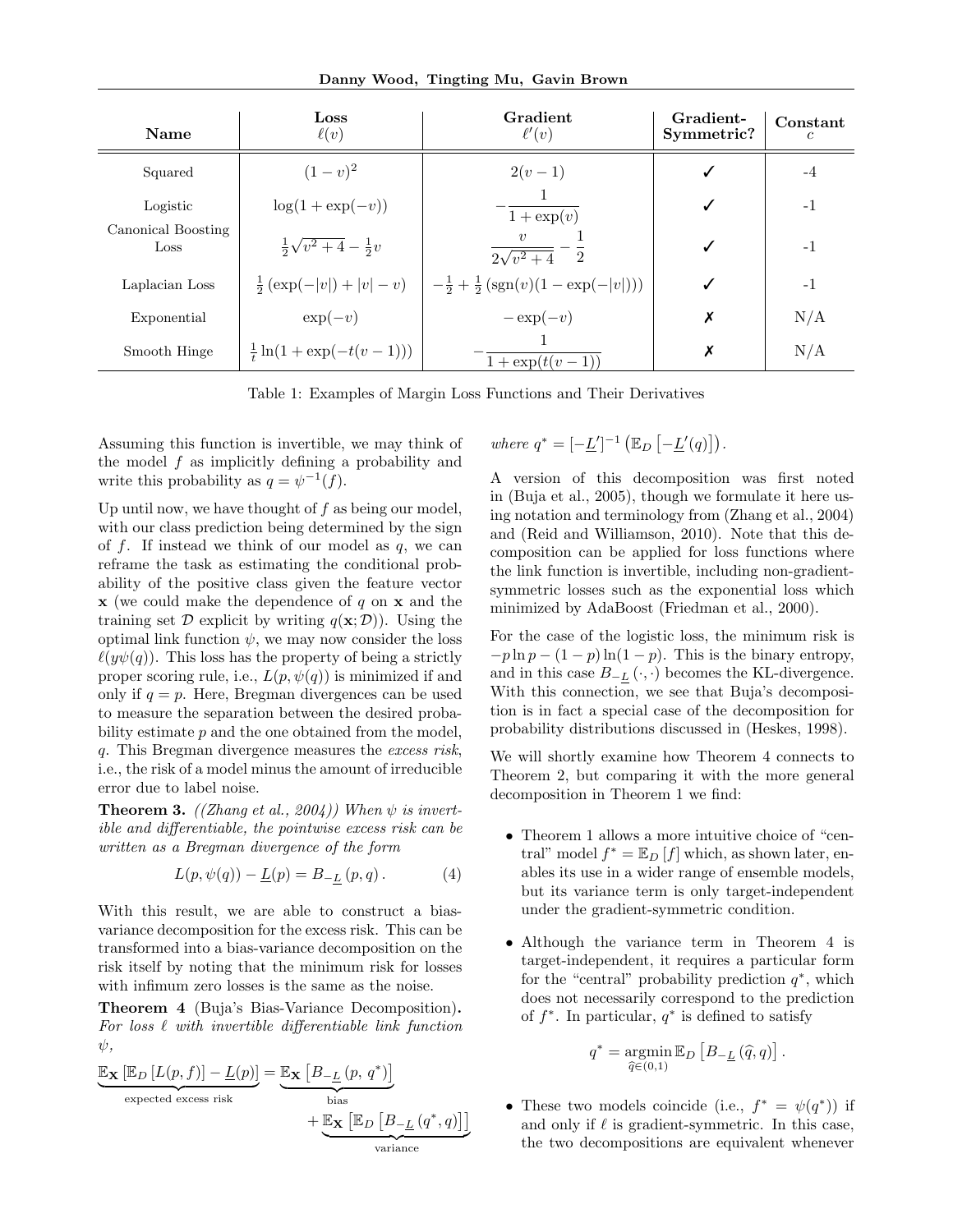the conditions for both are met. This is stated more formally in Theorem 15 in Appendix E.1.

• Though Theorem 4 does not require gradientsymmetry, for some losses (such as the squared loss), the requirement for invertible  $\psi$  can necessitate restricting permitted model outputs. For example, in the case of the squared loss,  $\psi(p)$  =  $2p-1$ , so the range of  $\psi$  is [-1, 1].

The strength of Buja's decomposition is that it turns the loss into a proper composite loss via the inverse link function (Reid and Williamson, 2010). These objects have since been studied in detail, both for binary classification and the multi-class case (Vernet et al., 2011). However, there are some cases, e.g., boosting, where though the models are excellent classifier, they do not give good probability estimates (Mease and Wyner, 2008). This makes it somewhat unnatural to apply Buja's decomposition in these cases.

## 3.3 Connections Between the Two Decompositions

This paper has discussed two bias-variance decompositions for gradient-symmetric losses; it is natural to ask how these two are related. We can show a deep connection between the two decompositions in Theorem 2 and Theorem 4 via the notion of dual Bregman divergences. Every Bregman divergence has an equivalent dual formulation defined by the convex conjugate of the generator (Banerjee et al., 2005). Let  $[\phi]^*$  be the convex conjugate of the differentiable strictly convex function  $\phi : S \to \mathbb{R}$ , then for all  $u, v \in \text{int}(S)$ ,

$$
B_{\phi}(u, v) = B_{[\phi]^*} (\phi'(v), \phi'(u)).
$$

Note that, for the dual formulation, we require *both* arguments be on the interior of their domain.

Given that we have two Bregman divergences of interest,  $B_{\ell}$  and  $B_{-L}$ , one may wonder whether they are related by this duality. Indeed they are, but the relationship is not quite as straightforward as saying that  $\ell$  and  $-L$  are convex conjugates of each other; there is the presence of the additional scaling factor c. The actual relationship is described by the following result.

**Theorem 5.** Let  $\ell$  be a gradient-symmetric margin loss with negative minimum risk  $-L$ , then

$$
[-\underline{L}]^*(v) = \ell\left(\frac{v}{c}\right).
$$

Examples of this relationship can be observed in the last two columns of Table 2. With this, we can show that for gradient-symmetric losses, the two decompositions are linked by the following result.

Theorem 6. For strictly convex invertible gradientsymmetric loss  $\ell$  with infimum zero and with invertible  $-\underline{L}'$ , for all  $u, v \in \mathbb{R}$ ,

$$
B_{\ell}(u, v) = B_{-\underline{L}} \left( [-\underline{L}']^{-1} (cv), [-\underline{L}']^{-1} (cu) \right).
$$

Hence the two decompositions are intimately linked by Bregman duality, even though the Bregman divergences are not strictly duals of each other. It is interesting to note that the connection could equally be derived via the matching loss approach of Helmbold et al. (1995). When conditions for both decompositions are met, i.e., for gradient-symmetric losses with a differentiable invertible link, the variance terms in the two decompositions are exactly equivalent (see Appendix E.2).

## 4 AMBIGUITY DECOMPOSITION FOR MARGIN LOSSES

It is a well-known phenomenon in machine learning that ensembles of estimators tend to outperform individual models. For ensembles of regression models, this notion is formalized by the ambiguity decomposition (Krogh and Vedelsby, 1995), which shows that, under the squared loss, the error of the average of distinct model outputs is guaranteed to be less than the average error of the individuals. More formally, for M model outputs,  $f_1, \ldots, f_M$ , combined by taking the arithmetic mean  $\overline{f} = \frac{1}{M} \sum_{i=1}^{M} f_i$ , for the label y,

$$
\underbrace{(\overline{f}-y)^2}_{\text{ensemble error}} = \underbrace{\frac{1}{M}\sum_{i=1}^M(y-f_i)^2}_{\text{average error}} - \underbrace{\frac{1}{M}\sum_{i=1}^M(\overline{f}-f_i)^2}_{\text{ambiguity}}.
$$

The ambiguity is a measure of ensemble diversity, independent of the target  $y$ . This decomposition can be thought of as a rearrangement of a special case of the bias-variance decomposition, taking the average over a finite set of models rather than expectation over D.

### 4.1 Deriving an Ambiguity Decomposition

We derive an ambiguity decomposition for margin losses following the same approach as Section 3.1, giving a more general decomposition in terms of the margin, then showing for gradient-symmetric losses, the ambiguity term becomes target-independent.

Theorem 7 (Margin Ambiguity Decomposition). Let  $\ell$  be a strictly convex differentiable margin loss and  $\overline{f} = \frac{1}{M} \sum_{i=1}^{M} f_i$  be an ensemble of models, then

$$
\ell(y\overline{f}) = \underbrace{\frac{1}{M}\sum_{i=1}^{M}\ell(yf_i)}_{\text{average error}} - \underbrace{\frac{1}{M}\sum_{i=1}^{M}B_{\ell}(yf_i, y\overline{f})}_{\text{margin ambiguity}}.
$$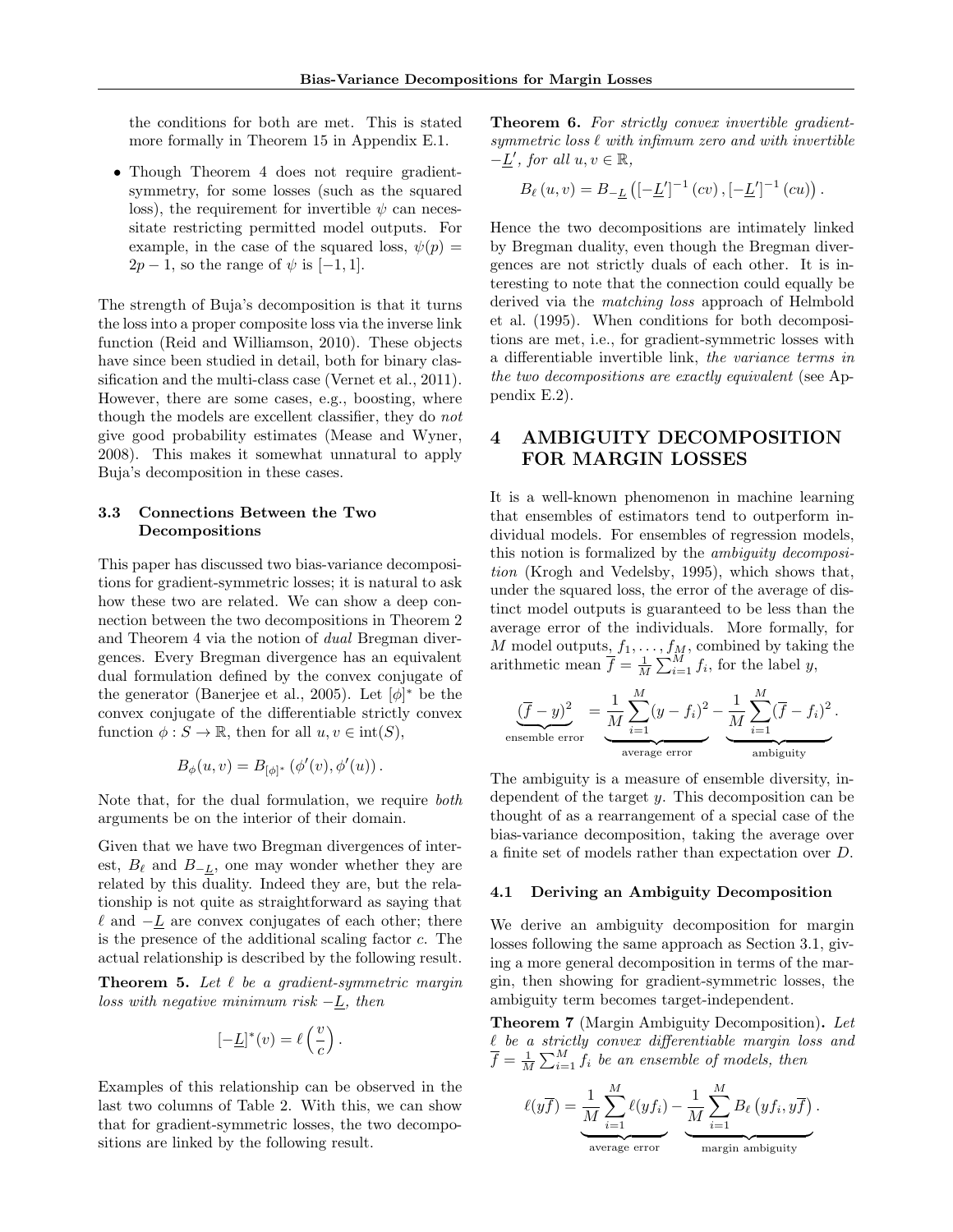| <b>Name</b>             | Negative<br>Minimum Risk<br>$-L(p)$                     | <b>Conjugate Negative</b><br>Minimum Risk<br>$[-L]^*(v)$ | Loss function<br>$\ell(v)$             |
|-------------------------|---------------------------------------------------------|----------------------------------------------------------|----------------------------------------|
| Squared                 | $-4p(1-p)$                                              | $(1+\frac{v}{4})^2$                                      | $(1-v)^2$                              |
| Logistic                | $p \ln p + (1-p) \ln(1-p)$                              | $\ln(1 + \exp(v))$                                       | $\ln(1+\exp(-v))$                      |
| Canonical Boosting Loss | $-2\sqrt{p(1-p)}$                                       | $\frac{1}{2}\sqrt{p^2+4}+\frac{1}{2}p$                   | $\frac{1}{2}\sqrt{v^2+4}-\frac{1}{2}v$ |
| Laplacian Loss          | $-\frac{1}{2}(1- 2p-1 )$ .<br>$(1 - \ln(1 -  2p - 1 ))$ | $\frac{1}{2}$ $(\exp(- v ) +  v  + v)$                   | $ \frac{1}{2}(\exp(- v ) +  v  - v)$   |

Table 2: Canonical Form Losses Along With Their Negative Minimum Risks and Corresponding Conjugates

Theorem 8 (Ambiguity Decomposition for Gradient-Symmetric Margin Losses). With the same setup as in Theorem 7, we have the ambiguity decomposition

$$
\ell(y\overline{f}) = \underbrace{\frac{1}{M}\sum_{i=1}^{M}\ell(yf_i)}_{\text{average error}} - \underbrace{\frac{1}{M}\sum_{i=1}^{M}B_{\ell}(f_i,\overline{f})}_{\text{ambiguity}}.
$$

if and only if  $\ell$  is gradient-symmetric.

This gives the existence of a simple ambiguity decomposition for the range of losses discussed in the previous section. Margin losses are frequently used with additive ensembles, like those constructed by LogitBoost, where ensemble members are combined by summation rather than averaging (Friedman et al., 2000). For these cases we can modify Theorem 8 by re-formulating the ensemble output as an average  $f_{\text{add}} = \sum_{i=1}^{M} f_i = \frac{1}{M} \sum_{i=1}^{M} M f_i.$ 

**Corollary 1.** Let  $f_1, \ldots, f_M$  be M model outputs and ensemble output  $f_{\text{add}} = \sum_i f_i$ , then

$$
\ell(yf_{\text{add}}) = \frac{1}{M} \sum_{i=1}^{M} \ell(yMf_i) - \frac{1}{M} \sum_{i=1}^{M} B_{\ell}(Mf_i, f_{\text{add}}).
$$

The same trick generalizes to arbitrary weighted combination rules using  $\sum_i \alpha_i f_i = \frac{1}{M} \sum_i \alpha_i M f_i$ .

### 4.2 Ambiguity via Buja's Decomposition

One might expect that we can find an ambiguity decomposition for non-gradient-symmetric losses via proper scoring rules, in the same way that Theorem 4 gives a bias-variance decomposition for those losses. However, for linearly combined models, this is not the case. When  $\bar{q}$  is the centroid combiner

$$
\overline{q} = [-\underline{L}']^{-1} \left( \frac{1}{M} \sum_{i=1}^{M} -\underline{L}'(q_i) \right), \text{ we have}
$$
  

$$
B_{-\underline{L}}(p, \overline{q}) = \frac{1}{M} \sum_{i=1}^{M} B_{-\underline{L}}(p, q_i) - \frac{1}{M} \sum_{i=1}^{M} B_{-\underline{L}}(\overline{q}, q_i);
$$
  
(5)

this has the form required for an ambiguity decomposition, but crucially, only holds for the centroid combiner  $\bar{q}$ . The decomposition would therefore require that  $\overline{f} = \psi(\overline{q})$ . Equivalently, from the definition of  $\overline{q}$ , we need

$$
\overline{f} = \psi \left( \left[ -\underline{L}' \right]^{-1} \left( \frac{1}{M} \sum_{i=1}^{M} -\underline{L}'(\psi^{-1}(f_i)) \right) \right). \tag{6}
$$

In order for this to be the case, we need a specific condition to hold, as described by the following theorem.

**Theorem 9.** Let  $\ell$  be a differentiable loss function with a continuous invertible link function, then

$$
\psi^{-1}(\overline{f}) = [-\underline{L}']^{-1} \frac{1}{M} \sum_{i=1}^{M} [-\underline{L}]'(\psi^{-1}(f_i)) \qquad (7)
$$

if and only if  $\psi(p) = -a \underline{L}'(p)$  for some constant  $a \neq 0$ .

This condition turns out to be equivalent to gradientsymmetry, giving the following corollary.

Corollary 2. Let  $f_1, \ldots, f_M$  be an ensemble of models with ensemble output  $\overline{f}$  a linear combination of the ensemble members. A target-independent ambiguity decomposition of form in (5) exists for linearly combined models if and only if  $\ell$  is gradient-symmetric.

When constructing new ensemble methods, (6) provides a natural combination rule for a given loss that guarantees that an ambiguity decomposition exists for a given ensemble. We leave exploring the merits of this rule in ensemble learning to future work.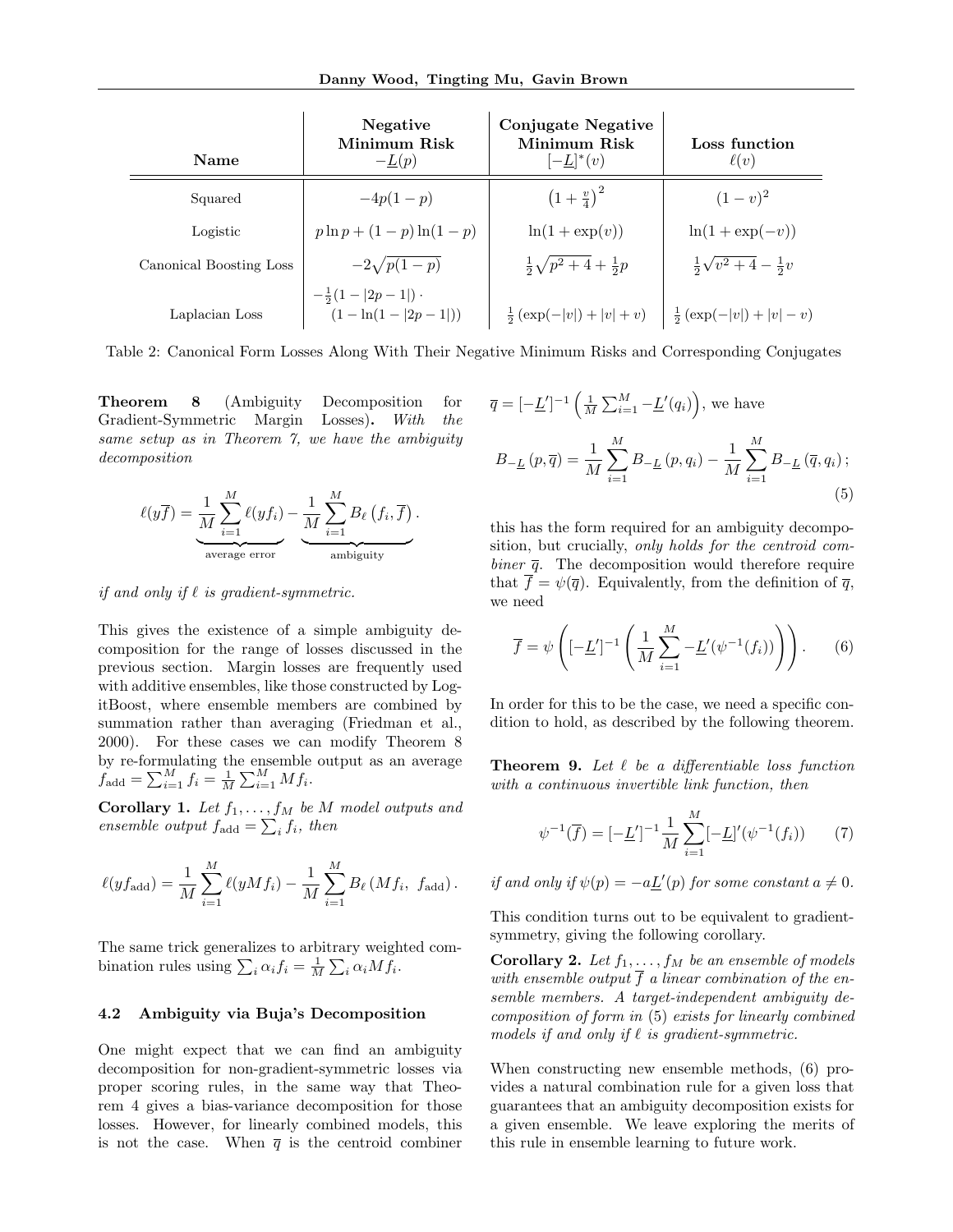## 5 CONNECTIONS TO EXISTING WORK

Gradient-symmetric losses are closely related to several other notable classes of functions. In this section, we highlight these connections and their implications:

- They are exactly the class of losses such that  $\ell(yf)$ is a Bregman divergence where the first argument of the divergence is the raw model output f (or potentially the limit of such a divergence).
- They are a superset of canonical form losses (Masnadi-Shirazi and Vasconcelos, 2010).
- They are a subset of linear-odd losses (Patrini et al., 2016), for which we derive a novel decomposition of the expected risk.

#### 5.1 Connection to Bregman Divergences

Proposition 1 explains the bias-variance decomposition for gradient-symmetric losses as a property of the Bregman divergence  $B_{\ell}$ . Here, we show this is due to a deeper connection: for gradient-symmetric losses, the loss  $\ell(yf)$  itself is expressible directly in terms of  $B_\ell$ .

Theorem 10 (Gradient-Symmetric Losses as Bregman Divergences). Let  $\ell : \mathbb{R} \to \mathbb{R}$  be a strictly-convex differentiable margin loss function with infimum zero, then  $\ell(yf)$  is expressible as (the limit of) a Bregman divergence with f as the first argument if and only if  $\ell$  is gradient-symmetric. Furthermore, if  $\ell(yf)$  is expressible as such a Bregman divergence, it is of the form

$$
\ell(yf) = \lim_{g \to g_y} B_{\ell}(f,g).
$$
 (8)

where  $g_y$  is a constant determined by y.

For losses where  $\lim_{v\to\infty} \ell(v) = 0, g_y \in \{-\infty, \infty\};$ otherwise, the values of  $g_y$  are finite and the  $B_\ell(f, g_y)$ can be evaluated directly. Note that in the former case,  $\lim_{v \to \infty} \ell'(v) = 0$ , and therefore  $\lim_{v \to \infty} \ell'(-v) = c$ , so the gradient tends to a constant in both directions.

A consequence of Theorem 10 is that where  $\ell$  appears in our decompositions, it can be replaced with an expression of the form in the right-hand side of (8). Doing so, we find our decomposition to be closely related to the decompositions for Bregman divergences shown in (Pfau, 2013), despite arising from a very different setting.

#### 5.2 Connection to Canonical Form Losses

Canonical form losses (Masnadi-Shirazi and Vasconcelos, 2010) (also referred to as permissible convex losses (Nock and Nielsen, 2008)) are a family of losses with a tight coupling between the minimum risk and the model's interpretation as a probability estimator. In particular, a loss function  $\ell$  is said to be in canonical form if the derivative of the negative minimum risk function coincides with the link function, i.e,  $-L'(p) = \psi(p)$  for all  $p \in (0,1)$ . This condition was shown in (Masnadi-Shirazi, 2011) to be equivalent to

$$
\ell'(v) + \ell'(-v) = -1.
$$
 (9)

Comparing (2) and (9), gradient-symmetric loss functions can be seen to be a more general class of losses, since the value of c is not restricted to  $-1$ . However, they are not a great deal more general: every gradientsymmetric loss with  $c < 0$  can be scaled by a constant factor to become a canonical loss. More formally:

Proposition 2. A differentiable strictly convex margin loss  $\ell$  is gradient-symmetric with constant  $c < 0$  if and only if it satisfies

$$
\underline{L}'(p) = c\psi(p) \tag{10}
$$

Furthermore, the loss  $\frac{1}{|c|}\ell$  is a canonical form loss.

Canonical form losses are also the class of losses for which  $B_\ell(u, v) = B_{[-\underline{L}]^*}(u, v)$ , so in this case Bregman divergences are duals of each other, though not because  $\ell$  are  $-L$  convex conjugates. Instead,  $-L^*(v) = \ell(-v)$  and the equivalence is due to gradient symmetry implying that  $\ell(-v) = \ell(v) - v$  and Bregman generators differing by only affine terms forming equivalence classes.

## 5.3 Connection to Linear Odd Losses

The Linear Odd Losses (LOLs) are an important class of loss, introduced in (Patrini et al., 2016) and characterized by the fact that they factor into a linear term and a target-independent term. This structure makes these losses of particular interest in weakly supervised and semi-supervised learning settings.

While gradient-symmetric losses are a superset of canonical form losses, they are a subset of the LOLs, as described in (Patrini et al., 2016). As the name suggests, a LOL is a loss where the odd part is linear, as in the following definition.

Definition 2 (Linear Odd Loss). Any loss function  $\ell : \mathbb{R} \to \mathbb{R}_+$  can be written  $\ell(v) = \ell_e(v) + \ell_o(v)$ , where  $\ell_e(v) = \frac{1}{2}(\ell(v) + \ell(-v))$  is the even part and the odd part is  $\ell_o(v) = \frac{1}{2}(\ell(v) - \ell(-v))$ .  $\ell$  is a linear odd loss if

$$
\ell_o(v) = bv
$$

for some constant b, i.e.,  $\ell(v)$  is of the form

$$
\ell(v) = \ell_e(v) + bv.
$$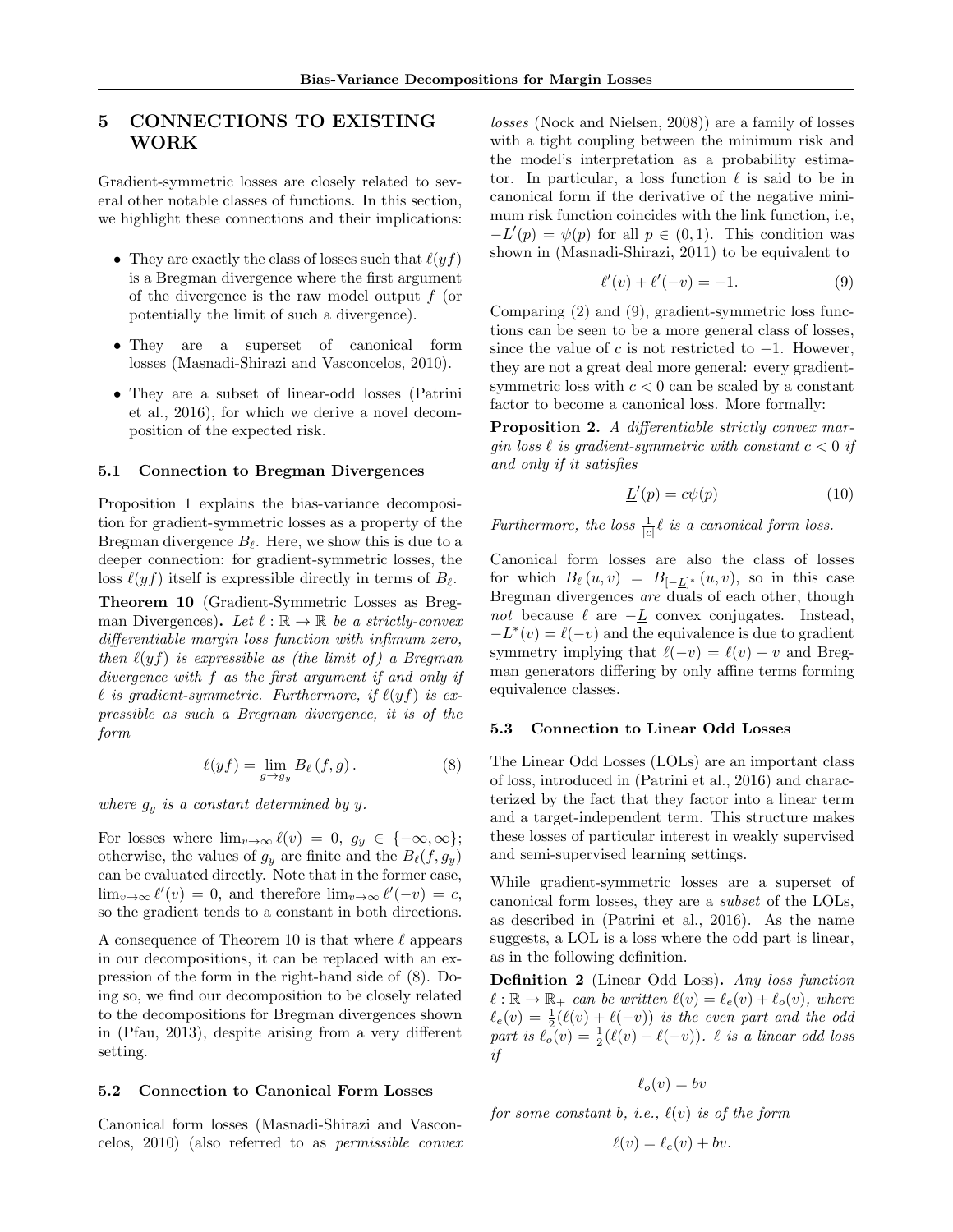Since  $\ell_o(v) = \frac{1}{2}(\ell(v) - \ell(-v)) = bv$ , when  $\ell$  is differentiable, taking derivatives shows this condition to be equivalent to gradient-symmetry (with  $b = \frac{c}{2}$ ). However, LOLs are not assumed to be differentiable (nor strictly convex), making them a more general class.

Given this relationship, a natural question emerges: can the bias-variance decomposition for strictly convex gradient-symmetric losses be extended to this class? This is an especially pertinent question since some losses based on the hinge loss are linear odd, but not gradient-symmetric nor strictly convex (van Rooyen et al., 2015; Plessis et al., 2015). We begin to answer this question with the following theorem, which decomposes the expected risk into the expected margin and a target-independent component.

**Theorem 11** (Decomposition for the LOLs). Let  $\ell$  be a LOL with odd part  $\ell_o(v) = bv$  and even part  $\ell_e(v) =$  $\frac{1}{2}(\ell(v) + \ell(-v))$ , then the expected risk decomposes as

$$
\mathbb{E}_{\mathbf{X}Y} [\mathbb{E}_D [\ell(Yf)]] = \mathbb{E}_{\mathbf{X}} [bY^* f^*] + \mathbb{E}_{\mathbf{X}} [\mathbb{E}_D [\ell_e(f)]],
$$
  
where  $Y^* = \mathbb{E}_{Y|\mathbf{X}} [Y]$  and  $f^* = \mathbb{E}_D [f].$ 

This reveals that for LOLs (including gradientsymmetric losses) the expected risk can be decomposed into the expected margin and a function dependent only on the distribution of  $f$ . This decomposition, an extension of the decomposition of the risk presented in (Patrini et al., 2016), is not a bias-variance decomposition in a conventional sense: since  $Y^*f^*$  can take any value in R, there is no guarantee that the contribution of the first term is non-negative.

We can relate this decomposition to the bias-variance decomposition by noting that, for gradient-symmetric losses, the two terms can be written

$$
\underbrace{\mathbb{E}_{\mathbf{X}Y} \left[ \ell(Yf^*) \right]}_{\text{bias} + \text{noise}} = \mathbb{E}_{\mathbf{X}} \left[ bY^* f^* + \ell_e(f^*) \right] \tag{11}
$$

and

$$
\underbrace{\mathbb{E}_{\mathbf{X}}\left[\mathbb{E}_{D}\left[B_{\ell}\left(f,f^{*}\right)\right]\right]}_{\text{variance}} = \mathbb{E}_{\mathbf{X}}\left[\mathbb{E}_{D}\left[\ell_{e}(f)\right] - \ell_{e}(f^{*})\right]. \tag{12}
$$

The first, (11), tells us that the expected risk is influenced by the target only via the expected margin. This simple form for the contribution of the targetdependent part of the risk is not dependent on the exact form of  $\ell$  other than through the value of the constant b.

In (12), we see that for gradient symmetric losses, the variance is the the difference between the two sides of Jensen's inequality (the Jensen gap). This relationship highlights the importance of convexity; it is guaranteed that (12) is non-negative if and only  $\ell_e$  (and by extension  $\ell$ ) is convex. We could use (11) and (12) as a bias-variance decomposition of sorts for the LOLs. However, when  $\ell$  is is not strictly convex, we lose the guarantee that the variance term is non-zero for nonconstant f, and when  $\ell$  is non-convex, the variance can be negative.

Finally, we note that the same exhaustive process for constructing LOLs in (Patrini et al., 2016) can be easily modified to give new gradient-symmetric losses: For any differentiable even function  $\ell_e$ , we can construct a gradient-symmetric loss as  $\ell_e(v) - \frac{c}{2}v$  for any constant c.

## 6 CONCLUSION

We have presented a bias-variance decomposition for a broad class of gradient-symmetric margin losses. Unlike previous work, our decomposition neither requires interpretation of the model as a class probability estimator nor computation of the inverse link or minimum risk functions. From this bias-variance decomposition, we have shown more general decompositions applicable to non-gradient-symmetric losses, giving decompositions applicable to the more general classes of strictly convex losses and LOLs. While we have not derived a true bias-variance decomposition for the LOLs, we have shown that it is possible to separate out the target-dependent component of the expected risk.

The framework that we have developed opens up many avenues for exploration of bias and variance in practical settings, including examination of the longstanding question of whether boosting algorithms are bias or variance reducing (Mease and Wyner, 2008), development of bias-variance decompositions for SVMs with the L2 loss (Lee and Lin, 2013), and possible application of bias-variance decompositions for alternative learning scenarios, such as positive/unlabelled classification (Plessis et al., 2015) and learning from label proportions (Quadrianto et al., 2009; Patrini et al., 2016).

### Acknowledgements

The authors gratefully acknowledge the support of the EPSRC LAMBDA project (EP/N035127/1).

## References

Adlam, B. and Pennington, J. (2020). Understanding double descent requires a fine-grained bias-variance decomposition. In Advances in Neural Information Processing Systems 34: Annual Conference on Neural Information Processing Systems 2020.

Banerjee, A., Merugu, S., Dhillon, I. S., Ghosh, J.,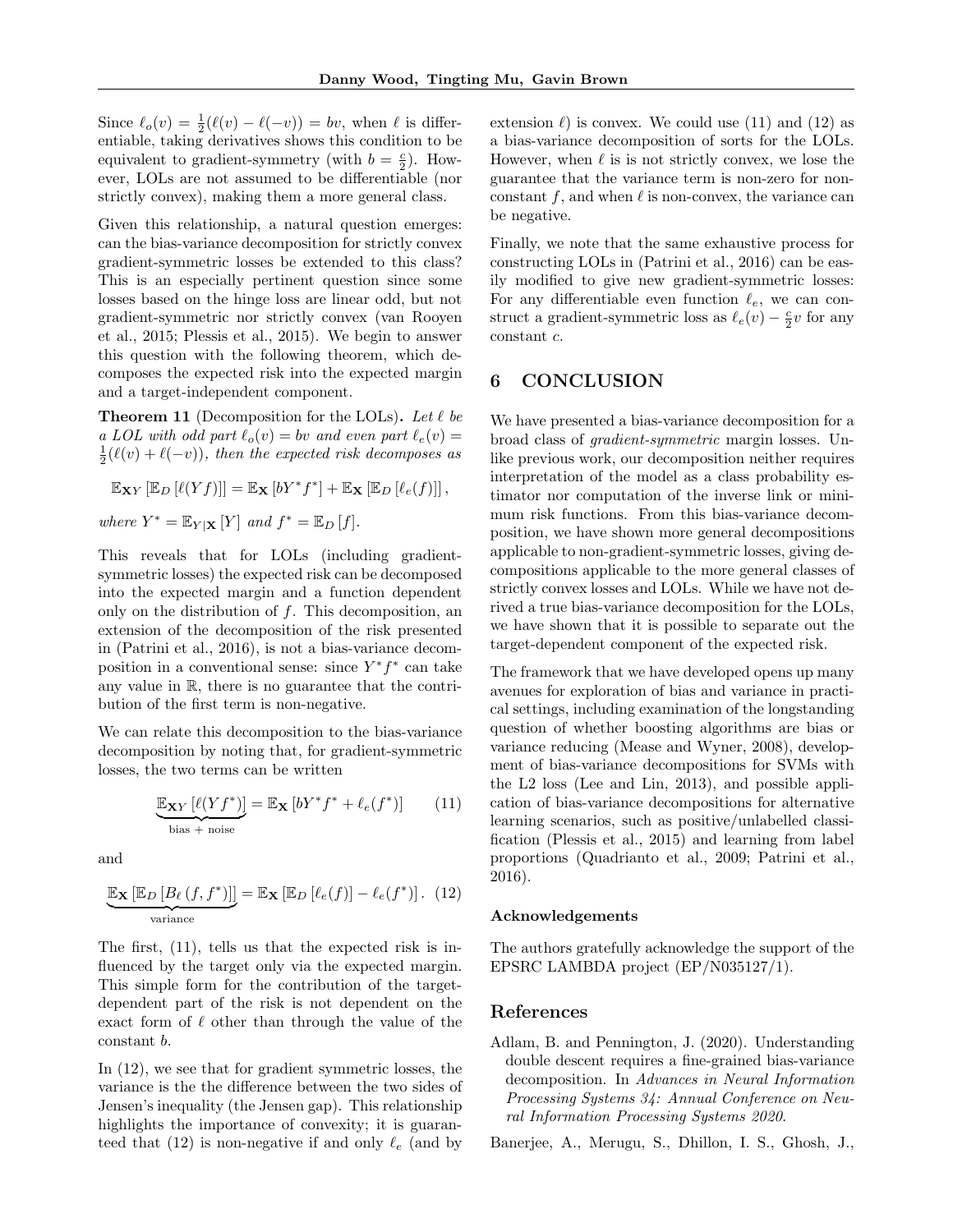and Lafferty, J. (2005). Clustering with bregman divergences. Journal of machine learning research,  $6(10).$ 

- Belkin, M., Hsu, D., Ma, S., and Mandal, S. (2019). Reconciling modern machine-learning practice and the classical bias–variance trade-off. Proceedings of the National Academy of Sciences, 116(32):15849– 15854.
- Bregman, L. M. (1967). The relaxation method of finding the common point of convex sets and its application to the solution of problems in convex programming. USSR computational mathematics and mathematical physics, 7(3):200–217.
- Buja, A., Stuetzle, W., and Shen, Y. (2005). Loss functions for binary class probability estimation and classification: Structure and applications. Working Draft.
- Bullen, P. S. (2003). Handbook of means and their inequalities. Springer Science & Business Media.
- copper.hat (2020). Is the arg min of a strictly convex function continuous? Mathematics Stack Exchange. URL:https://math.stackexchange.com/q/3748031 (version: 2020-07-07).
- Freund, Y. and Schapire, R. E. (1999). A short introduction to boosting. In In Proceedings of the Sixteenth International Joint Conference on Artificial Intelligence, pages 1401–1406. Morgan Kaufmann.
- Friedman, J., Hastie, T., Tibshirani, R., et al. (2000). Additive logistic regression: a statistical view of boosting (with discussion and a rejoinder by the authors). Annals of statistics,  $28(2):337-407$ .
- Geman, S., Bienenstock, E., and Doursat, R. (1992). Neural networks and the bias/variance dilemma. Neural computation, 4(1):1–58.
- Hansen, J. V. and Heskes, T. (2000). General bias/variance decomposition with target independent variance of error functions derived from the exponential family of distributions. In Proceedings 15th International Conference on Pattern Recognition. ICPR-2000, volume 2, pages 207–210. IEEE.
- Helmbold, D., Kivinen, J., and Warmuth, M. K. K. (1995). Worst-case loss bounds for single neurons. In Touretzky, D., Mozer, M. C., and Hasselmo, M., editors, Advances in Neural Information Processing Systems, volume 8. MIT Press.
- Heskes, T. (1998). Bias/variance decompositions for likelihood-based estimators. Neural Computation, 10(6):1425–1433.
- Krogh, A. and Vedelsby, J. (1995). Neural network ensembles, cross validation, and active learning. Advances in neural information processing systems 7, 7:231.
- Lee, C.-P. and Lin, C.-J.  $(2013)$ . A study on l2-loss (squared hinge-loss) multiclass svm. Neural computation, 25(5):1302–1323.
- Masnadi-Shirazi, H. (2011). The design of Bayes consistent loss functions for classification. PhD thesis, UC San Diego.
- Masnadi-Shirazi, H. and Vasconcelos, N. (2009). On the design of loss functions for classification: theory, robustness to outliers, and savageboost. In Koller, D., Schuurmans, D., Bengio, Y., and Bottou, L., editors, Advances in Neural Information Processing Systems, volume 21. Curran Associates, Inc.
- Masnadi-Shirazi, H. and Vasconcelos, N. (2010). Variable margin losses for classifier design. Advances in Neural Information Processing Systems 23: 24th Annual Conference on Neural Information Processing Systems 2010, NIPS 2010, pages 1–9.
- Mease, D. and Wyner, A. J. (2008). Evidence contrary to the statistical view of boosting. Journal of Machine Learning Research, 9:131.
- Neal, B., Mittal, S., Baratin, A., Tantia, V., Scicluna, M., Lacoste-Julien, S., and Mitliagkas, I. (2018). A modern take on the bias-variance tradeoff in neural networks. CoRR, abs/1810.08591.
- Nielsen, F. (2010). Legendre transformation and information geometry.
- Nock, R. and Nielsen, F. (2008). Bregman divergences and surrogates for learning. IEEE Transactions on Pattern Analysis and Machine Intelligence, 31(11):2048–2059.
- Patrini, G., Nielsen, F., Nock, R., and Carioni, M. (2016). Loss factorization, weakly supervised learning and label noise robustness. In International conference on machine learning, pages 708–717. PMLR.
- Pfau, D. (2013). A Generalized Bias-Variance Decomposition for Bregman Divergences. Technical report, Columbia University.
- Plessis, M. D., Niu, G., and Sugiyama, M. (2015). Convex formulation for learning from positive and unlabeled data. In Bach, F. and Blei, D., editors, Proceedings of the 32nd International Conference on Machine Learning, volume 37 of Proceedings of Machine Learning Research, pages 1386–1394, Lille, France. PMLR.
- Quadrianto, N., Smola, A. J., Caetano, T. S., and Le, Q. V. (2009). Estimating labels from label proportions. Journal of Machine Learning Research, 10(82):2349–2374.
- Reid, M. D. and Williamson, R. C. (2010). Composite binary losses. The Journal of Machine Learning Research, 11:2387–2422.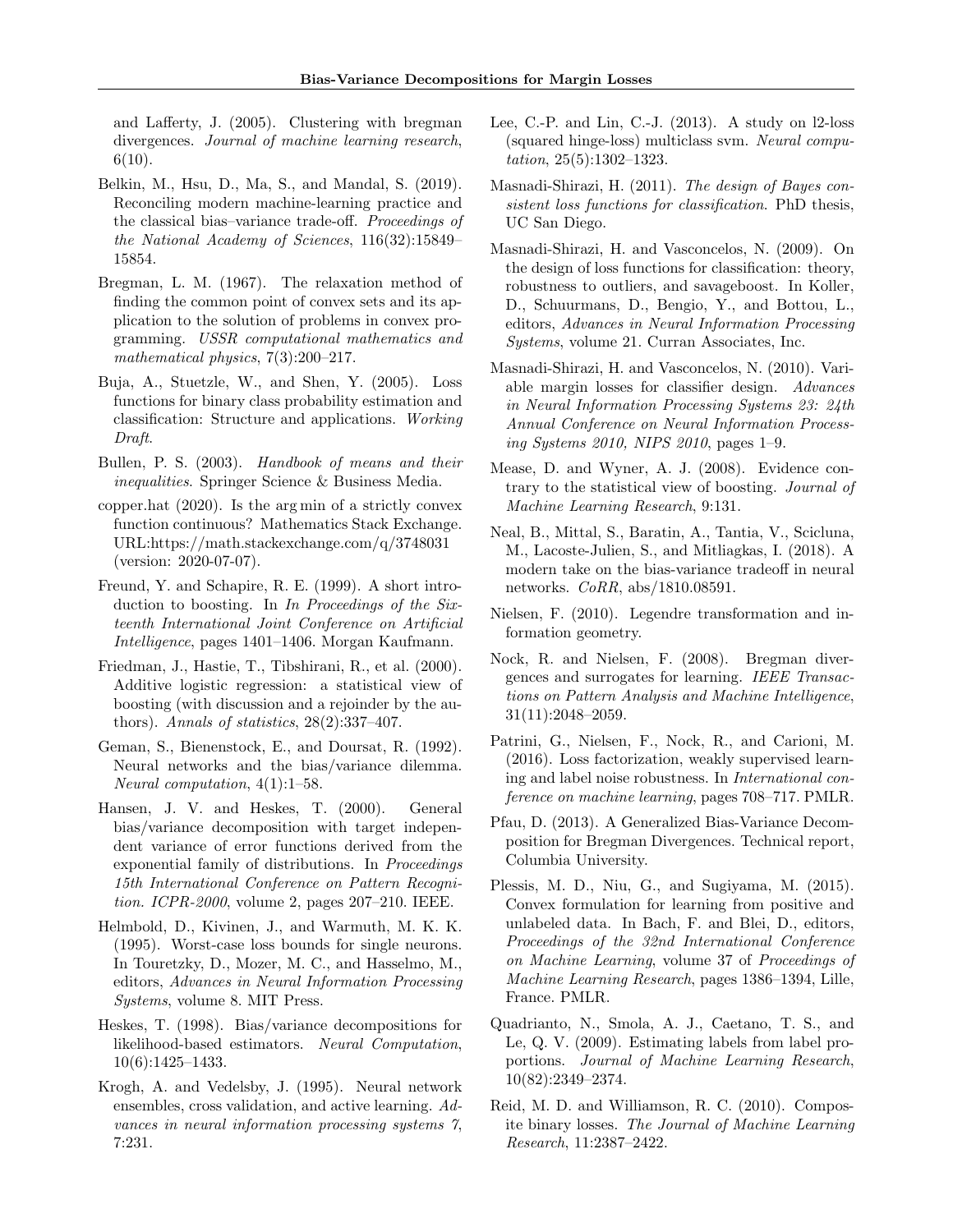- S., N. (2011). Proving that <br>0 when lim  $f(x)$  and  $\lim f(x) =$ when and  $\lim_{x\to\infty}$ <br>Stack  $\lim f(x)$  exist. Mathematics Stack Exchange. URL:https://math.stackexchange.com/q/42356 (version: 2011-05-31).
- Schapire, R., Freund, Y., Barlett, P., and Lee, W. (1998). Boosting the margin: a new explanation for the effectiveness of voting methods. The Annals of Statistics, 26(5):1651 – 1686.
- user61527 (2013). f is monotone and the integral is bounded. prove that lim x  $xf(x)=0.$  Mathematics Stack Exchange. URL:https://math.stackexchange.com/q/560909 (version: 2013-11-12).
- van Rooyen, B., Menon, A., and Williamson, R. C. (2015). Learning with symmetric label noise: The importance of being unhinged. In Cortes, C., Lawrence, N., Lee, D., Sugiyama, M., and Garnett, R., editors, Advances in Neural Information Processing Systems, volume 28. Curran Associates, Inc.
- Vernet, E., Reid, M. D., and Williamson, R. C. (2011). Composite multiclass losses. Advances in Neural Information Processing Systems, 24.
- Yang, Z., Yu, Y., You, C., Steinhardt, J., and Ma, Y. (2020). Rethinking bias-variance trade-off for generalization of neural networks. In International Conference on Machine Learning, pages 10767–10777. PMLR.
- Zhang, T. et al. (2004). Statistical behavior and consistency of classification methods based on convex risk minimization. The Annals of Statistics, 32(1):56–85.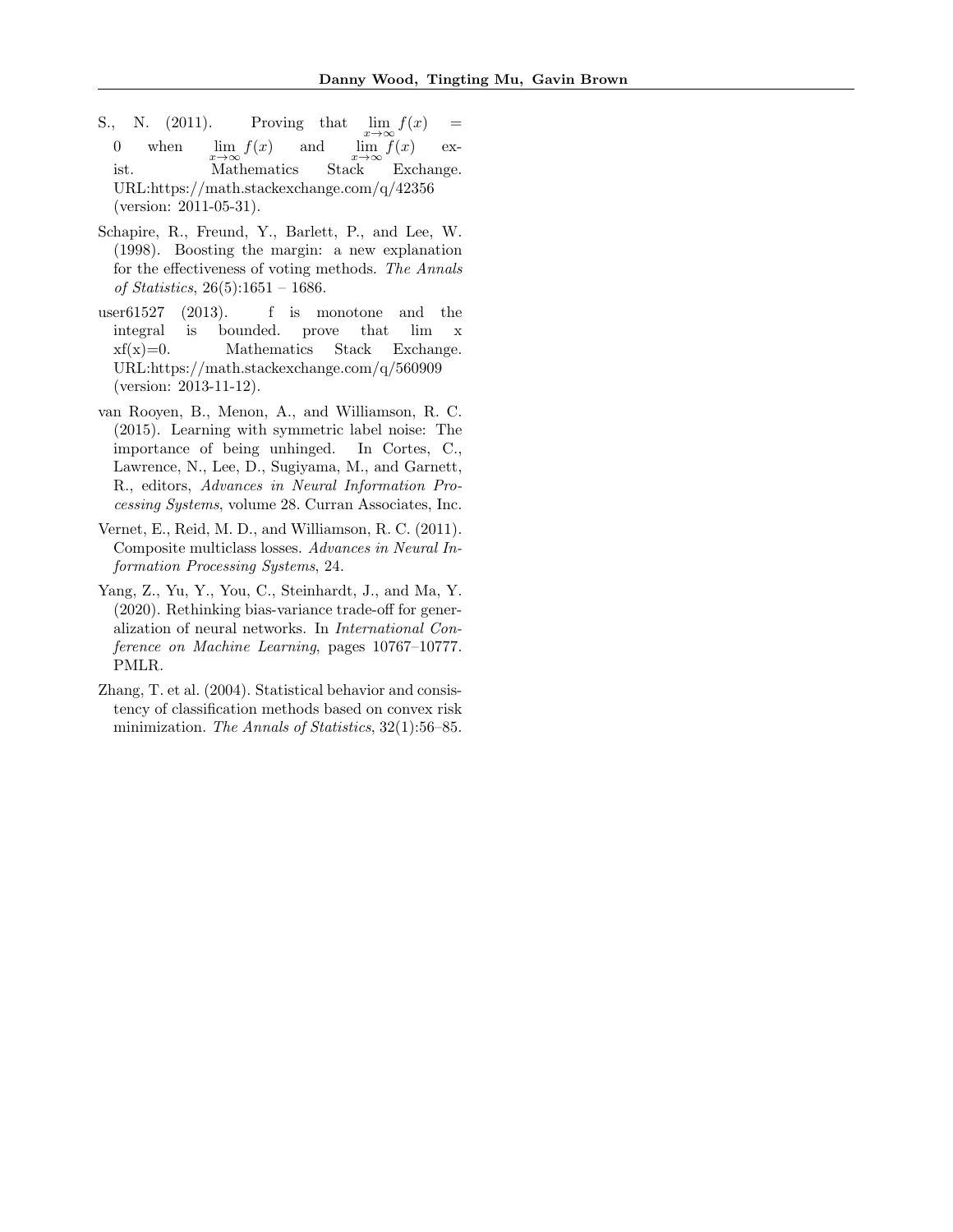# Supplementary Material: Bias-Variance Decompositions for Margin Losses

## A Proofs for Section 3.1

**Theorem 1** (Margin Variance Decomposition). For a strictly convex differentiable margin loss  $\ell$ ,

$$
\underbrace{\mathbb{E}_{\mathbf{X}Y} [\mathbb{E}_D [\ell(Yf)]]}_{\text{expected risk}} = \underbrace{\mathbb{E}_{\mathbf{X}Y} [\ell(Yf^*)]}_{\text{risk of central model}} + \underbrace{\mathbb{E}_{\mathbf{X}Y} [\mathbb{E}_D [B_\ell(Yf, Yf^*)]]]}_{\text{margin variance}},
$$
\n(1)

where we define the central model  $f^* = \mathbb{E}_D[f].$ 

*Proof.* Define the random variable  $V = Y f(\mathbf{X}; D) = Y f$ , then by the definition of  $B_{\ell}$ ,

$$
\mathbb{E}_{D} [B_{\ell} (Yf, Yf^{*})] = \mathbb{E}_{D} [B_{\ell} (V, \mathbb{E}_{D} [V])]
$$
  
\n
$$
= \mathbb{E}_{D} [\ell(V) - \ell(\mathbb{E}_{D} [V]) - \ell'(\mathbb{E}_{D} [V])(V - \mathbb{E}_{D} [V])]
$$
  
\n
$$
= \mathbb{E}_{D} [\ell(V)] - \ell(\mathbb{E}_{D} [V]) - \ell'(\mathbb{E}_{D} [V])(\mathbb{E}_{D} [V] - \mathbb{E}_{D} [V])
$$
  
\n
$$
= \mathbb{E}_{D} [\ell(V)] - \ell(\mathbb{E}_{D} [V]).
$$

Rearranging gives

$$
\mathbb{E}_D \left[ \ell(V) \right] = \ell(\mathbb{E}_D \left[ V \right]) + \mathbb{E}_D \left[ B_{\ell} \left( V, \mathbb{E}_D \left[ V \right] \right) \right].
$$

Then, expanding  $V$  from its definition,

$$
\mathbb{E}_D [\ell(Yf)] = \ell(\mathbb{E}_D [Yf]) + \mathbb{E}_D [B_\ell (Yf, \mathbb{E}_D [Yf])]
$$
  
\n
$$
\Rightarrow \mathbb{E}_D [\ell(Yf)] = \ell(Yf^*) + \mathbb{E}_D [B_\ell (Yf, Yf^*)].
$$

Finally, taking the expectation with respect to  $X$  and  $Y$  completes the proof.

**Proposition 1.** For all  $u, v \in \mathbb{R}$  and strictly convex differentiable  $\ell : \mathbb{R} \to \mathbb{R}_+$ ,

$$
B_{\ell}(u,v) = B_{\ell}(-u,-v)
$$

if and only if  $\ell$  is gradient-symmetric.

Proof. (  $\implies$  ) Assume that for all  $u, v \in \mathbb{R}$ , we have  $B_{\ell}(u, v) = B_{\ell}(-u, -v)$ , then by the expanding both sides using the definition of Bregman divergences,

$$
\ell(u) - \ell(v) - \ell'(v)(u - v) = \ell(-u) - \ell(-v) - \ell'(-v)(-u + v).
$$

Taking the derivative of both sides with respect to  $u$  gives

$$
\ell'(u) - \ell'(v) = -\ell'(-u) + \ell'(-v) \n\implies \ell'(u) + \ell'(-u) = \ell'(-v) + \ell'(v).
$$
\n(13)

Since (13) is true for all  $u, v \in \mathbb{R}$ ,  $\ell'(u) + \ell'(-u)$  must be constant.

 $\hfill \square$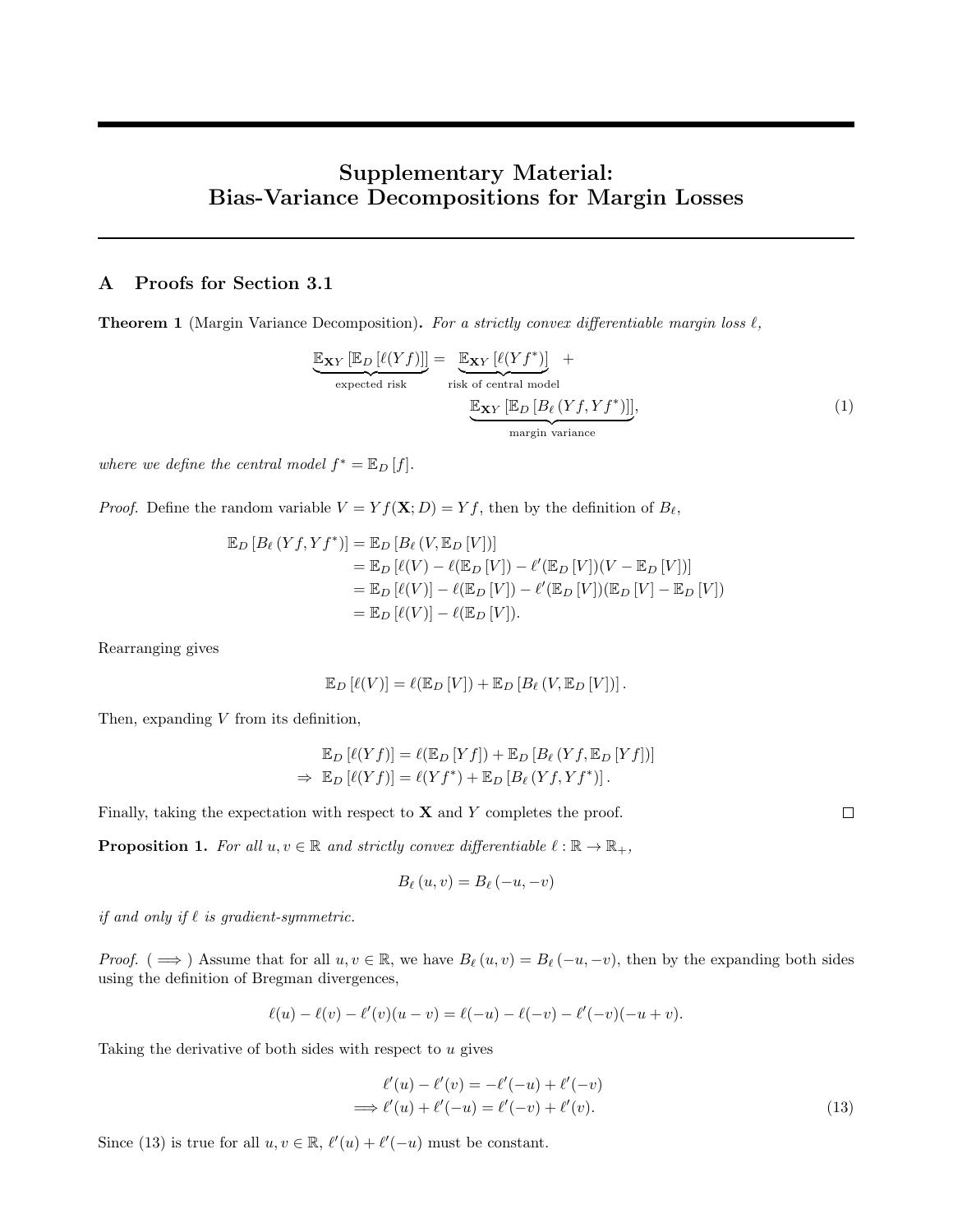$(\iff)$  We assume  $\ell$  is gradient-symmetric, i.e.,  $\ell'(v) + \ell'(-v) = c$  for some  $c \in \mathbb{R}$ . We can take the antiderivatives of both sides to get  $\ell(v) - \ell(-v) = cv$  (note that the constant of integration is necessarily zero, since at  $v = 0$ ,  $\ell(v) - \ell(-v) = 0$ . Considering  $B_{\ell}(u, v)$ ,

$$
B_{\ell}(u, v) = \ell(u) - \ell(v) - \ell'(v)(u - v)
$$
  
=  $\ell(u) - \ell(v) - \underbrace{(c - \ell'(-v))}_{= \ell'(v)}(u - v)$   
=  $\ell(u) - \ell(v) - cu + cv + \ell'(-v)(u - v)$   
=  $\underbrace{\ell(-u) + cu}_{= \ell(u)} - \underbrace{(\ell(-v) + cv)}_{= \ell(v)} - cu + cv + \ell'(-v)(u - v)$   
=  $\ell(-u) + cu - \ell(-v) - cv - cu + cv - \ell'(-v)(-u - (-v))$   
=  $\ell(-u) - \ell(-v) - \ell'(-v)(-u - (-v))$   
=  $B_{\ell}(-u, -v)$ .

 $\Box$ 

**Theorem 2** (Bias-Variance Decomposition for Gradient-Symmetric Losses). For a strictly convex differentiable margin loss  $\ell$ , there exists a bias-variance decomposition of the form

$$
\underbrace{\mathbb{E}_{\mathbf{X}Y} [\mathbb{E}_D [\ell(Yf)]]}_{\text{expected risk}} = \underbrace{\mathbb{E}_{\mathbf{X}Y} [\ell(Yf^*)]}_{\text{noise + bias}} + \underbrace{\mathbb{E}_{\mathbf{X}} [\mathbb{E}_D [B_\ell (f, f^*)]]}_{\text{variance}}
$$
(3)

if and only if  $\ell$  is gradient-symmetric.

Proof. ( $\Leftarrow$ ) If  $\ell$  is gradient-symmetric, then by Proposition 1,  $B_\ell(u, v) = B_\ell(-u, -v)$  for all  $u, v \in \mathbb{R}$ , and the sign of Y is irrelevant in  $B_\ell(Yf, Yf^*)$ , therefore the variance term in (1) can be expressed as  $\mathbb{E}_D [B_\ell(f, f^*)]$ and the decomposition in (3) holds.

 $( \implies )$  We will show that if the decomposition holds for all choices of distributions of **X**, Y and D, then for all choices of  $u, v \in \mathbb{R}$ ,  $\ell'(u) + \ell'(-u) = \ell'(v) + \ell'(v)$  and therefore  $\ell$  is gradient-symmetric.

Let Y be the constant random variable  $-1$  and  $\mathbf{X} = \mathbf{x}$  for some constant  $\mathbf{x}$ . For any  $u, w \in \mathbb{R}$ , we can define a distribution such that  $\mathbb{P}(f(X,D) = u) = \mathbb{P}(f(X,D) = w) = \frac{1}{2}$ . For this distribution, we have  $f^* = \frac{1}{2}(u+w)$ .

Assuming the decomposition in (3) holds, then by it and (1), it must be true that

$$
\mathbb{E}_D\left[B_{\ell}\left(f,f^*\right)\right]=\mathbb{E}_D\left[B_{\ell}\left(-f,-f^*\right)\right].
$$

Expanding the expectations,

$$
\frac{1}{2}\left(B_{\ell}\left(u,\frac{1}{2}(u+w)\right)+B_{\ell}\left(w,\frac{1}{2}(u+w)\right)\right)=\frac{1}{2}\left(B_{\ell}\left(-u,-\frac{1}{2}(u+w)\right)+B_{\ell}\left(-w,-\frac{1}{2}(u+w)\right)\right)
$$
\n
$$
\implies B_{\ell}\left(u,\frac{1}{2}(u+w)\right)+B_{\ell}\left(w,\frac{1}{2}(u+w)\right)=B_{\ell}\left(-u,-\frac{1}{2}(u+w)\right)+B_{\ell}\left(-w,-\frac{1}{2}(u+w)\right)
$$

For a fixed w, the above is true for all u (after making the appropriate changes to the distribution of  $D$ ). For this to be the case, the derivatives of both sides with respect to  $u$  must be the same, i.e,

$$
\frac{\partial}{\partial u}\left[B_{\ell}\left(u,\frac{1}{2}(u+w)\right)+B_{\ell}\left(w,\frac{1}{2}(u+w)\right)\right]=\frac{\partial}{\partial u}\left[B_{\ell}\left(-u,-\frac{1}{2}(u+w)\right)+B_{\ell}\left(-w,-\frac{1}{2}(u+w)\right)\right]
$$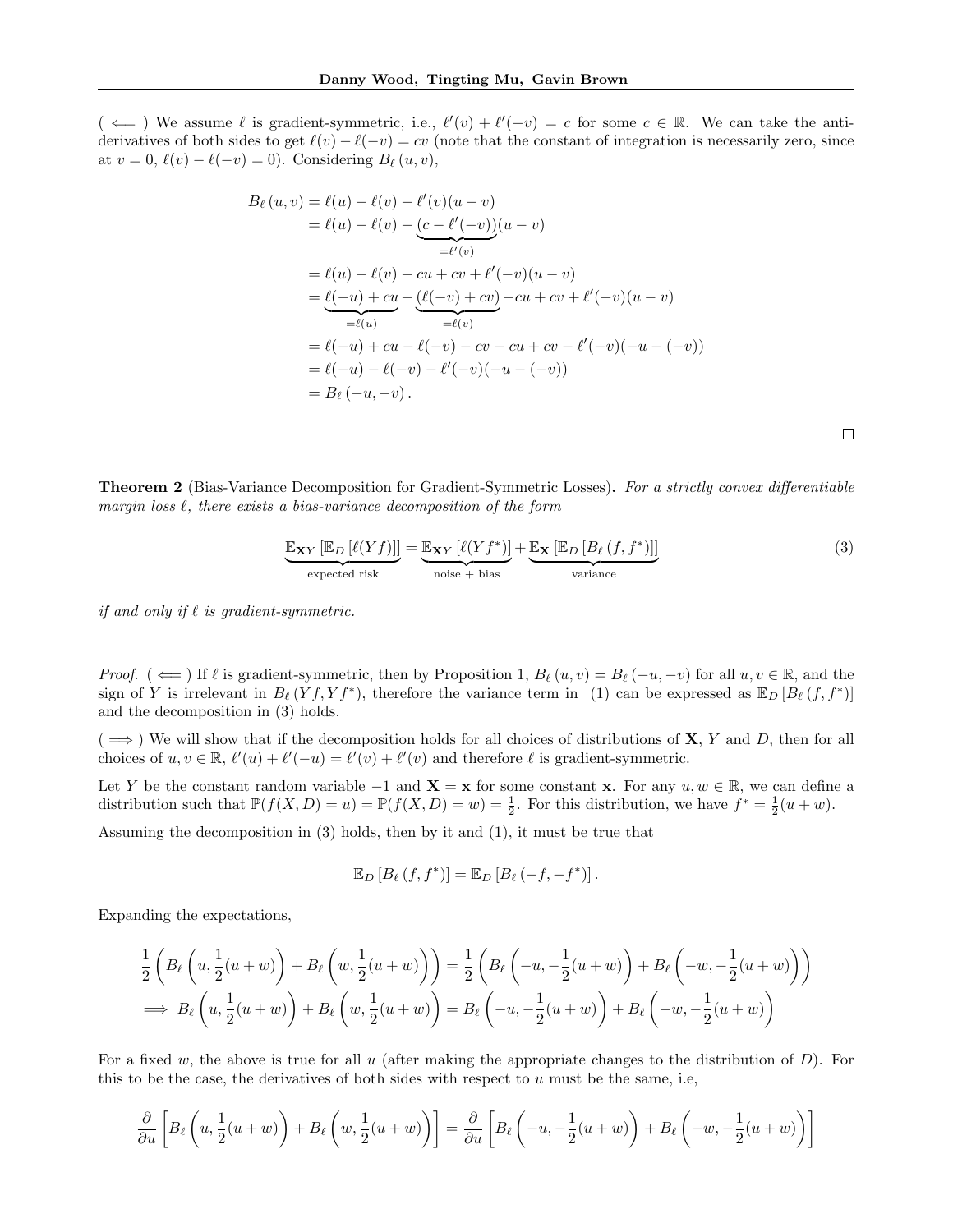We now proceed to simplify both sides. Starting with the left-hand side, we find

$$
\frac{\partial}{\partial u} \left[ B_{\ell} \left( u, \frac{1}{2} (u+w) \right) + B_{\ell} \left( w, \frac{1}{2} (u+w) \right) \right]
$$
\n
$$
= \frac{\partial}{\partial u} \left[ \ell(u) - \ell(1/2(u+w)) - \ell'(1/2(u+w)) \left( u - \frac{1}{2} (u+w) \right) \right]
$$
\n
$$
+ \ell(w) - \ell(1/2(u+w)) - \ell'(1/2(u+w)) \left( w - \frac{1}{2} (u+w) \right) \right]
$$
\n
$$
= \frac{\partial}{\partial u} \left[ \ell(u) - \ell(1/2(u+w)) + \ell(w) - \ell(1/2(u+w)) \right]
$$
\n
$$
- \frac{\ell'(1/2(u+w)) \left( u - \frac{1}{2} (u+w) \right) - \ell'(\frac{1}{2} (u+w)) \left( w - \frac{1}{2} (u+w) \right) \right]
$$
\n
$$
= \frac{\partial}{\partial u} \left[ \ell(u) - 2\ell(\frac{1}{2} (u+w)) \right]
$$
\n
$$
= \ell'(u) - \ell'(\frac{1}{2} (u+w)). \tag{15}
$$

Similarly, for the right-hand side we find

$$
\frac{\partial}{\partial u}\left[B_{\ell}\left(-u, -\frac{1}{2}(u+w)\right) + B_{\ell}\left(-w, -\frac{1}{2}(u+w)\right)\right] = -\ell'(-u) + \ell'(-1/2(u+w))
$$

Combining the two, we get that for all  $u \in \mathbb{R}$ ,

$$
\ell'(u) - \ell'(1/2(u+w)) = -\ell'(-u) + \ell'(-1/2(u+w)).
$$

Or equivalently

$$
\ell'(u) + \ell'(-u) = \ell'(1/2(u+w)) + \ell'(-1/2(u+w)).
$$

This argument holds for all w, so for any  $v \in \mathbb{R}$ , setting  $w = 2v - u$  gives  $v = 1/2(w + u)$  and therefore for all u and  $v$ ,

$$
\ell'(u) + \ell'(-u) = \ell'(v) + \ell'(-v).
$$

This means that  $\ell'(f) + \ell'(-f)$  is constant and therefore  $\ell$  is gradient-symmetric.

 $\Box$ 

### A.1 Proof of Buja's Decomposition

In order to prove Theorem 4, we first require the following lemma, which is a result from (Pfau, 2013). **Lemma 1.** For any strictly convex differentiable function  $\phi$ ,

$$
\mathbb{E}_D [B_{\phi}(p,q)] = B_{\phi}(p,q^*) + \mathbb{E}_D [B_{\phi}(q^*,q)],
$$

where  $q^* = [\phi']^{-1} (\mathbb{E}_D [\phi'(q)])$ 

With this result, we proceed to proof of the theorem.

**Theorem 4** (Buja's Bias-Variance Decomposition). For loss  $\ell$  with invertible differentiable link function  $\psi$ ,

$$
\underbrace{\mathbb{E}_{\mathbf{X}}\left[\mathbb{E}_{D}\left[L(p,f)\right]-\underline{L}(p)\right]}_{\text{expected excess risk}} = \underbrace{\mathbb{E}_{\mathbf{X}}\left[B_{-\underline{L}}\left(p,\,q^{*}\right)\right]}_{\text{bias}} + \underbrace{\mathbb{E}_{\mathbf{X}}\left[\mathbb{E}_{D}\left[B_{-\underline{L}}\left(q^{*},q\right)\right]\right]}_{\text{variance}}
$$

where  $q^* = \left[-\underline{L}'\right]^{-1} \left(\mathbb{E}_D \left[-\underline{L}'(q)\right]\right)$ .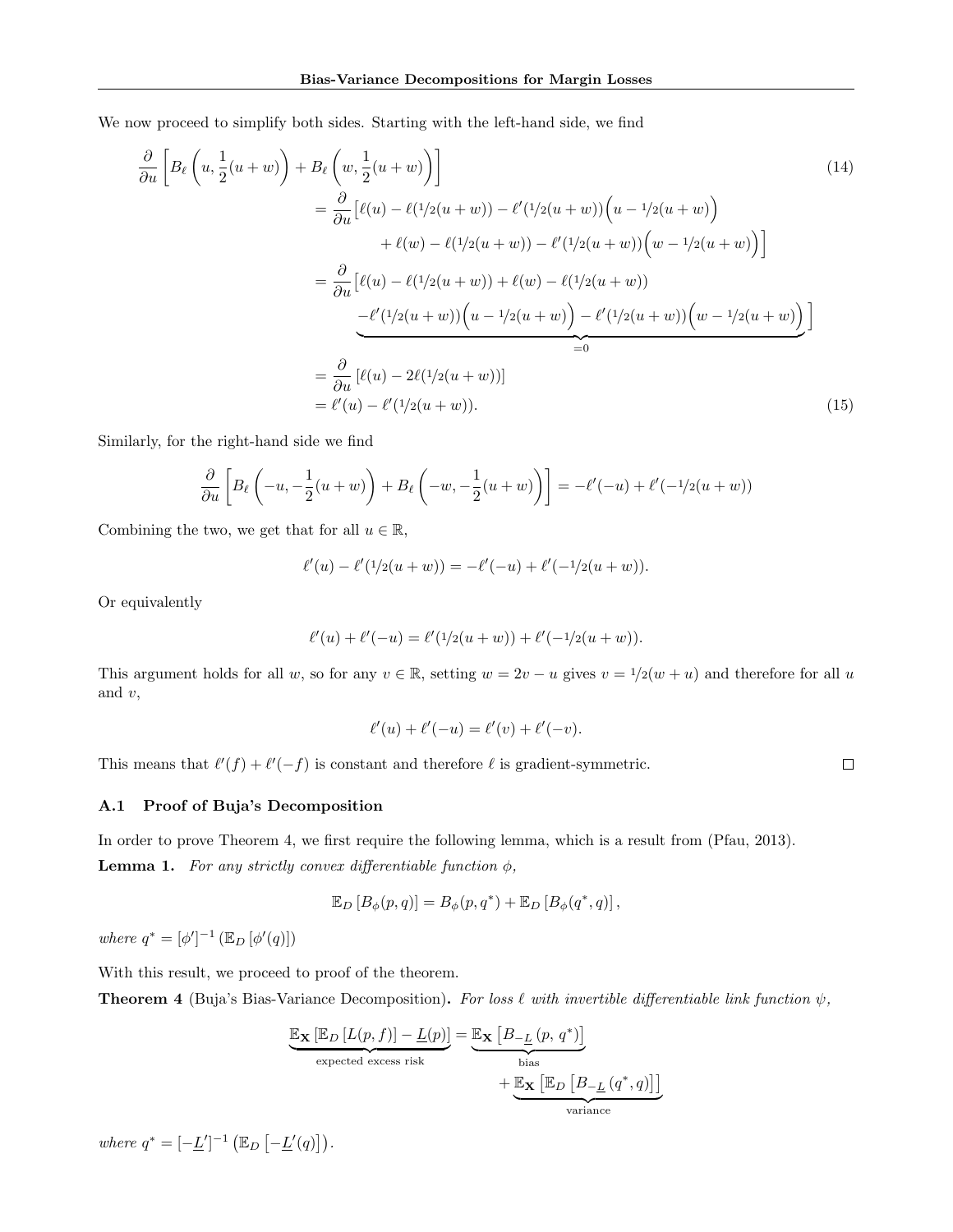Proof. By Theorem 3,

$$
L(p, f) = \underline{L}(p) + B_{-\underline{L}}(p, q).
$$

So, by application of Lemma 1, we have

$$
\mathbb{E}_{\mathbf{X}Y} [\mathbb{E}_D [L(p, f)]] = \mathbb{E}_{\mathbf{X}} [\underline{L}(p)] + \mathbb{E}_{\mathbf{X}} [\mathbb{E}_D [B_{-\underline{L}}(p, q)]]
$$
  
=  $\mathbb{E}_{\mathbf{X}} [\underline{L}(p)] + \mathbb{E}_{\mathbf{X}} [B_{-\underline{L}}(p, q^*) + \mathbb{E}_D [B_{-\underline{L}}(q^*, q)]].$ 

By rearrangement, we have

$$
\mathbb{E}_{\mathbf{X}}\left[L(p,f)-\underline{L}(p)\right]=\mathbb{E}_{\mathbf{X}}\left[B_{-\underline{L}}(p,q^*)\right]+\mathbb{E}_{\mathbf{X}}\left[\mathbb{E}_{D}\left[B_{-\underline{L}}(q^*,q)\right]\right].
$$

**Theorem 5.** Let  $\ell$  be a gradient-symmetric margin loss with negative minimum risk  $-L$ , then

$$
[-\underline{L}]^*(v) = \ell\left(\frac{v}{c}\right).
$$

*Proof.* Note that for a function  $\phi(p)$ , we can write the convex conjugate as  $[\phi]^*(v) = v[\phi']^{-1}(v) - \phi([\phi']^{-1}(v))$ (see, for instance (Nielsen, 2010)). We can therefore write the convex conjugate of the negative minimum risk as

$$
(-L)^{*}(v) = v[-\underline{L}']^{-1}(v) + \underline{L}([-\underline{L}']^{-1}(v)).
$$

Since by Proposition 2,  $[-\underline{L}]'(p) = -c\psi(p)$ , we have  $[-\underline{L}']^{-1}(v) = \psi^{-1}(-\frac{v}{c})$ . Additionally, we remind the reader that, by definition of the minimum risk and optimal link functions,  $\underline{L}(p) = p\ell(\psi(p)) + (1 - p)\ell(-\psi(p))$ . Putting this together,

$$
[-L]^*(v) = v[-\underline{L}']^{-1}(v) + \underline{L} \left( [-\underline{L}']^{-1}(v) \right)
$$
  
\n
$$
= v \psi^{-1} \left( -\frac{v}{c} \right) + \underline{L} \left( \psi^{-1} \left( -\frac{v}{c} \right) \right)
$$
  
\n
$$
= v \psi^{-1} \left( -\frac{v}{c} \right) + \psi^{-1} \left( -\frac{v}{c} \right) \ell \left( -\frac{v}{c} \right) + \left( 1 - \psi^{-1} \left( -\frac{v}{c} \right) \right) \ell \left( \frac{v}{c} \right)
$$
  
\n
$$
= \psi^{-1} \left( -\frac{v}{c} \right) \left( v + \ell \left( -\frac{v}{c} \right) - \ell \left( \frac{v}{c} \right) \right) + \ell \left( \frac{v}{c} \right).
$$
 (16)

.

We claim that the first term in the final expression is identically zero. Note that a necessary and sufficient condition for  $v + \ell(-v/c) - \ell(v/c) = 0$  for all  $v \in \mathbb{R}$  is that  $cv + \ell(-v) - \ell(v) = 0$  for all  $v \in \mathbb{R}$ . The latter rearranges to  $\ell(v) = \ell(-v) + cv$ . For differentiable  $\ell$ , this is equivalent to the condition for gradient-symmetric, since

$$
\ell'(v) + \ell'(-v) = c
$$
  

$$
\iff \ell(v) - \ell(-v) = cv + d,
$$

where d can be shown to be zero by considering that  $\ell(0) - \ell(-0) = 0 = 0c + d$ . Therefore, by (16),

$$
\left[-\underline{L}\right]^*\left(v\right)=\ell\left(\frac{v}{c}\right)
$$

 $\Box$ 

**Lemma 2.** For any Bregman generator  $\phi$ , and any  $c \neq 0$ , if we define  $\phi_c$  such that for all v,  $\phi_c(v) = \phi(\frac{v}{c})$ , then for all  $u, v \in \mathbb{R}$ ,

$$
B_{\phi_c}(u,v) = B_{\phi}\left(\frac{u}{c},\frac{v}{c}\right).
$$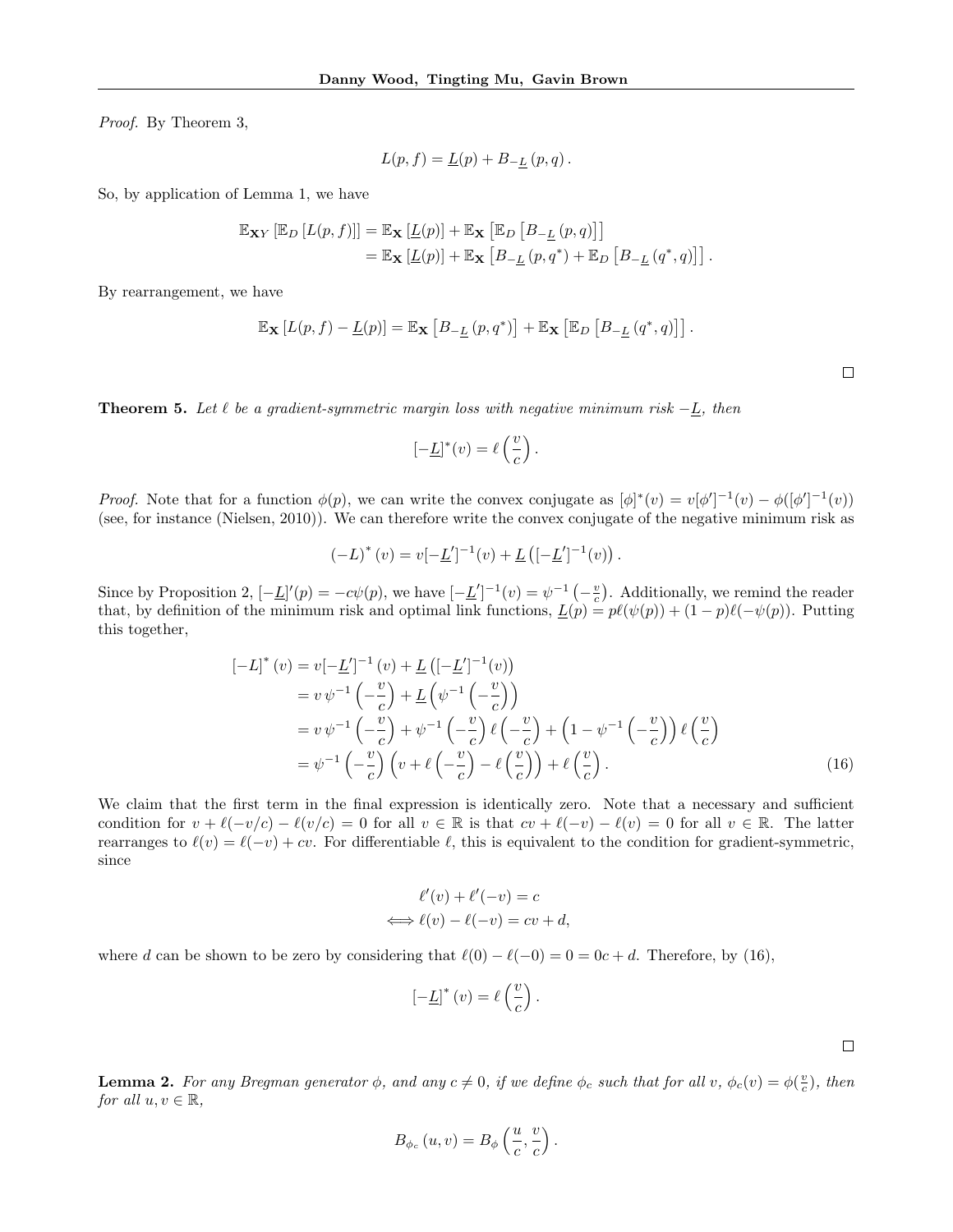Proof.

$$
B_{\phi_c}(u, v) = \phi_c(u) - \phi_c(v) - \phi'_c(v)(u - v)
$$
  
=  $\phi(u/c) - \phi(v/c) - \frac{\phi'(v/c)}{c}(u - v)$   
=  $\phi(u/c) - \phi(v/c) - \phi'(v/c)(u/c - v/c)$   
=  $B_{\phi}\left(\frac{u}{c}, \frac{v}{c}\right)$ .

**Theorem 6.** For strictly convex invertible gradient-symmetric loss  $\ell$  with infimum zero and with invertible  $-\underline{L}'$ , for all  $u, v \in \mathbb{R}$ ,

$$
B_{\ell}(u,v) = B_{-\underline{L}}\left([-\underline{L}']^{-1}(cv), [-\underline{L}']^{-1}(cu)\right).
$$

*Proof.* We define  $\ell_c(v) = \ell(\frac{v}{c})$  and note that by Theorem 5  $\ell_c(v) = \ell(\frac{v}{c}) = [-\underline{L}]^*(v)$ , so

$$
B_{\ell}(u,v) = B_{\ell}\left(\frac{cu}{c}, \frac{cv}{c}\right)
$$
  
=  $B_{\ell_c}(cu, cv)$   
=  $B_{[-L]^*}(cv, cu)$   
=  $B_{[-L]}\left([-L']^{-1}(cv), [-L']^{-1}(cu)\right)$ 

## B Proofs for Section 4.1

**Theorem 7** (Margin Ambiguity Decomposition). Let  $\ell$  be a strictly convex differentiable margin loss and  $\overline{f}$  =  $\frac{1}{M}\sum_{i=1}^{M} f_i$  be an ensemble of models, then

$$
\ell(y\overline{f}) = \underbrace{\frac{1}{M}\sum_{i=1}^{M}\ell(yf_i)}_{\text{average error}} - \underbrace{\frac{1}{M}\sum_{i=1}^{M}B_{\ell}(yf_i, y\overline{f})}_{\text{margin ambiguity}}.
$$

Proof. The ambiguity decomposition can be derived as a special case of the bias-variance decomposition. We consider an ensemble of models  $f_1, \ldots, f_M$ , constant  $X = \mathbf{x}$  and constant  $Y = y$ . If we choose D such that  $\mathbb{P}(f = f_i) = \frac{1}{M}$ , then Theorem 1 gives

$$
\mathbb{E}_D [\ell(Yf)] = \ell(Yf^*) + \mathbb{E}_D [B_\ell (f, f^*)]
$$
  
\n
$$
\implies \frac{1}{M} \sum_{i=1}^M \ell(yf_i) = \ell(y\overline{f}) + \frac{1}{M} \sum_{i=1}^M B_\ell (f_i, \overline{f}).
$$

Rearranging completes the proof.

 $\Box$ 

Theorem 8 (Ambiguity Decomposition for Gradient-Symmetric Margin Losses). With the same setup as in Theorem 7, we have the ambiguity decomposition

$$
\ell(y\overline{f}) = \underbrace{\frac{1}{M}\sum_{i=1}^{M}\ell(yf_i)}_{\text{average error}} - \underbrace{\frac{1}{M}\sum_{i=1}^{M}B_{\ell}(f_i,\overline{f})}_{\text{ambiguity}}.
$$

if and only if  $\ell$  is gradient-symmetric.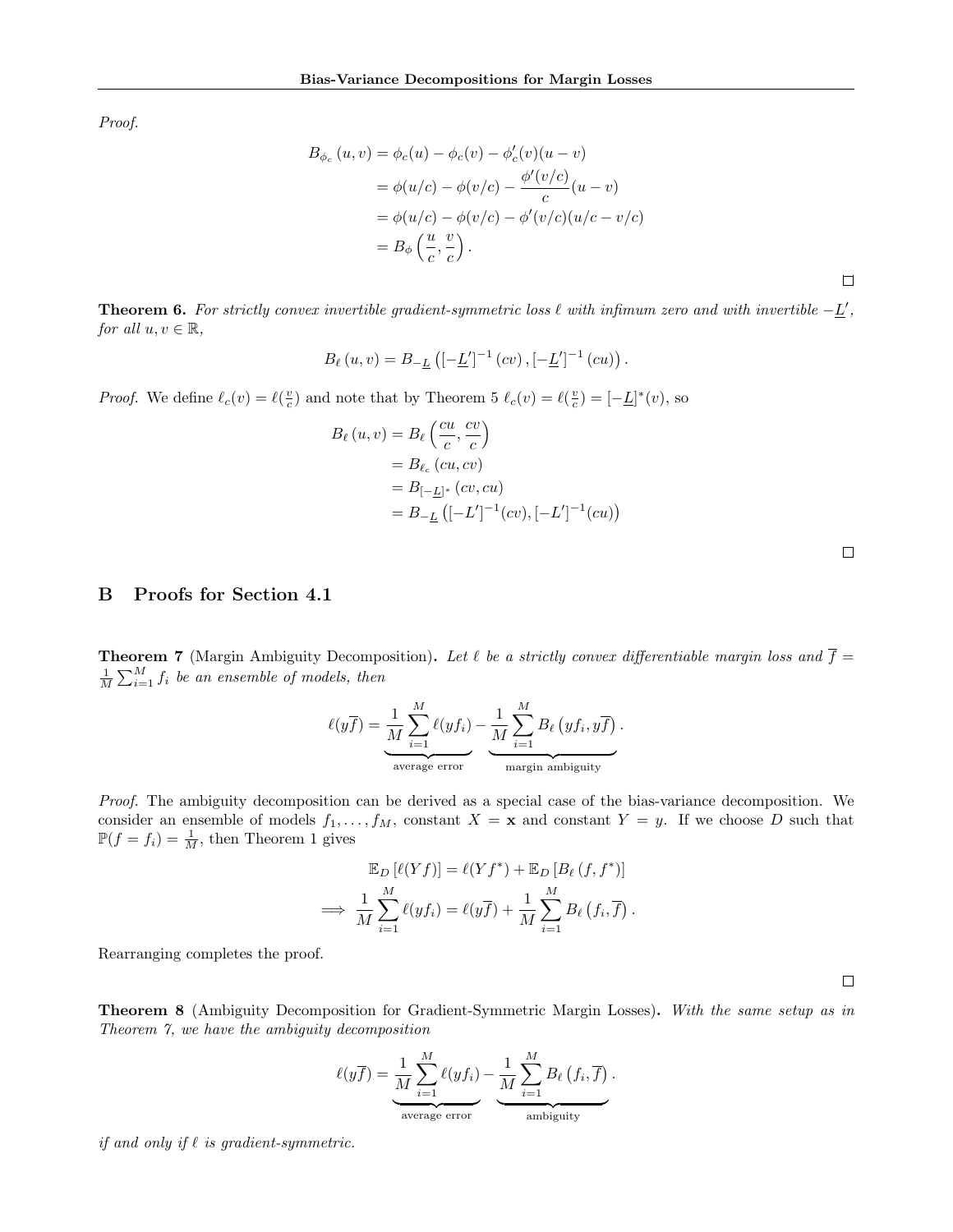*Proof.* ( $\leftarrow$ ) Since the ambiguity decomposition can be formulated as a special case of the bias-variance decomposition and gradient-symmetry implies that the bias-variance decomposition, gradient-symmetry also implies the ambiguity decomposition.

 $( \implies )$  The proof of this direction is identical to the proof of the same direction in Theorem 2, except we define f and h as the members of an ensemble with  $M = 2$ , rather than using them to define a probability distribution.<br>We therefore omit the full details here. We therefore omit the full details here.

In Section 3.3, we claim that the ambiguity decomposition for linearly combined models only exists for gradientsymmetric margin losses since (6) holds if and only if the derivative of the negative minimum risk is an scaling of the optimal link function. Here, we explain in more detail why this is the case. The key observation here will be about when the ensemble average  $\frac{1}{M} \sum_{i=1}^{M} f_i$  coincides with inverse link of the central probability prediction  $\overline{q} = [-L]^{t-1} \left( [-L'](\psi^{-1}(f_i)) \right)$ . To examine this, we first need the following result about quasi-arithmetic means.<sup>1</sup>

**Theorem 12** (Adapted from Bullen (2003), p.271, Sec. 4.1.2, Theorem 5). Let S be a closed interval on the extended real line and let  $\kappa : \mathcal{S} \to \mathbb{R} \cup \{-\infty, \infty\}$  and  $\lambda : \mathcal{S} \to \mathbb{R} \cup \{-\infty, \infty\}$  be strictly monotonic continuous functions. Then

$$
\kappa^{-1}\left(\frac{1}{M}\sum_{i=1}^M \kappa(v_i)\right) = \lambda^{-1}\left(\frac{1}{M}\sum_{i=1}^M \lambda(v_i)\right),\,
$$

for all  $v_1, \ldots, v_M \in \mathcal{S}$ , if and only if  $\kappa(v) = a\lambda(v) + b$ , for some  $a, b \in \mathbb{R}$ ,  $a \neq 0$ 

We note that in Bullen (2003), the theorem is for *weighted* quasi-arithmetic means, however, the proof of Bullen (2003) still holds in both directions for the unweighted case.

Applying this result to our ambiguity decomposition, we will find that this necessarily means that the optimal link is a scaled version of  $-\underline{L}'$ , but first we require the following lemma.

**Lemma 3.** If  $\psi(p) = -a\underline{L}'(p) + b$  for some constants  $a, b \in \mathbb{R}$ , then  $b = 0$ .

*Proof.* Note that from (Masnadi-Shirazi, 2011) we have that, for all  $p \in (0, 1)$ ,

$$
\psi(p) = -\psi(1-p)
$$

and since  $\underline{L}(p) = \underline{L}(1-p)$  ((Masnadi-Shirazi, 2011)), for all  $p \in (0,1)$ ,

$$
-\underline{L}'(p) = \underline{L}'(1-p)
$$

Using these two facts, we define the linear function such that  $l(p) = ap + b$ , so that  $\psi = \ell \circ [-\underline{L}]'$  and note that  $-\underline{L}' = l^{-1} \circ \psi$ . The inverse of  $\ell$  can be written  $l^{-1}(v) = \frac{1}{a}v + \frac{b}{a}$ . This gives

$$
-L'(p) = l^{-1} \circ \psi(p)
$$
  
=  $\frac{1}{a}\psi(p) + \frac{b}{a}$   
=  $-\frac{1}{a}\psi(1-p) + \frac{b}{a}$ 

,

but also

$$
-L'(p) = L'(1 - p)
$$
  
= -l<sup>-1</sup> o  $\psi(1 - p)$   
= - $\frac{1}{a}\psi(1 - p) - \frac{b}{a}$ .

The only way these two constraints are met is if  $b = 0$ .

<sup>1</sup>Quasi-arithmetic means are combiner functions of the form  $\kappa^{-1}\left(\frac{1}{M}\sum_{i=1}^{M}\kappa(v_i)\right)$ , where  $\kappa$  is a continuous monotonic function.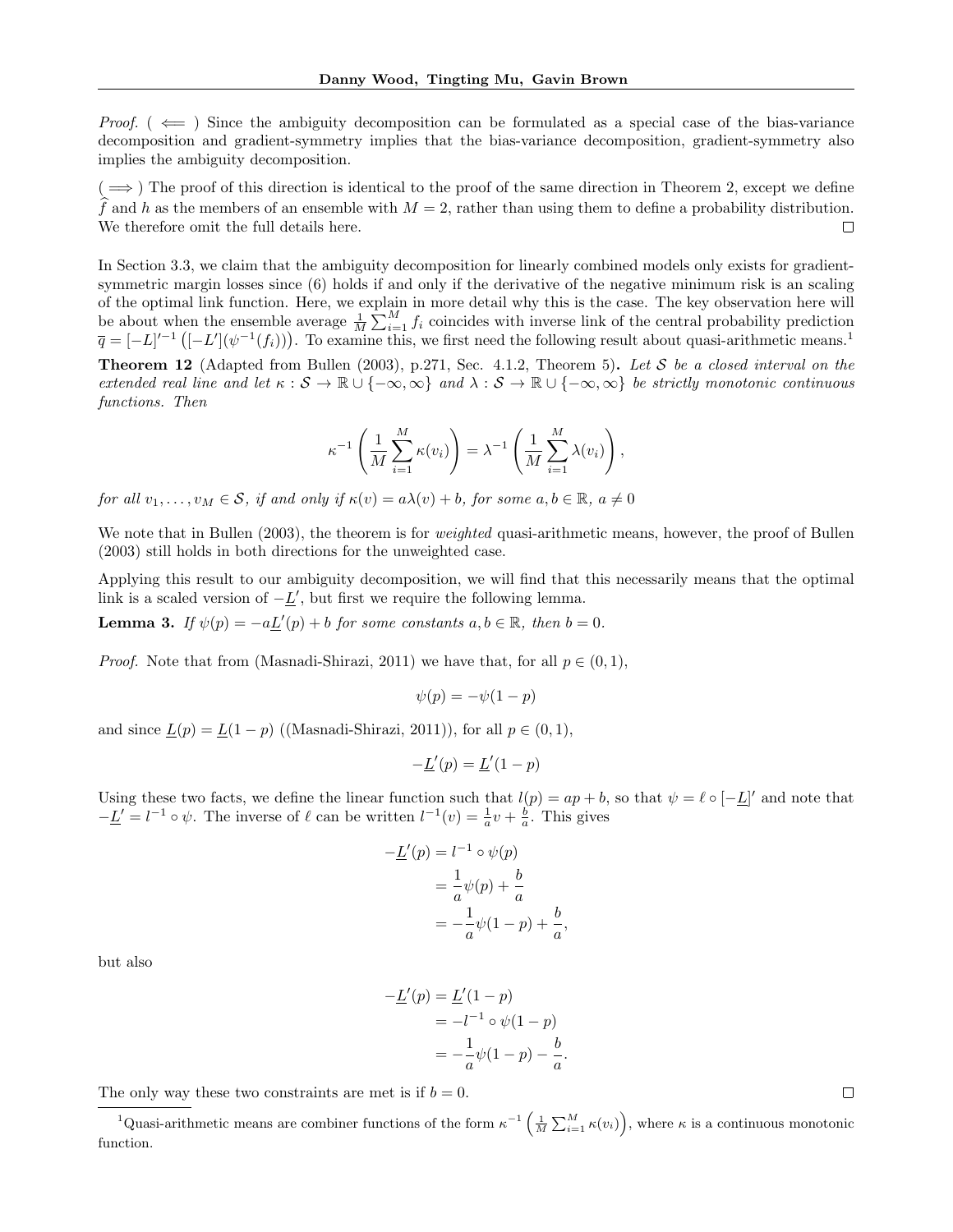This lemma, combined with the previous theorem, gives the following result.

**Theorem 9.** Let  $\ell$  be a differentiable loss function with a continuous invertible link function, then

$$
\psi^{-1}(\overline{f}) = [-\underline{L}']^{-1} \frac{1}{M} \sum_{i=1}^{M} [-\underline{L}]'(\psi^{-1}(f_i))
$$
\n(7)

if and only if  $\psi(p) = -a \underline{L}'(p)$  for some constant  $a \neq 0$ .

Proof.

$$
\psi^{-1}(\overline{f}) = [-\underline{L}']^{-1} \frac{1}{M} \sum_{i=1}^{M} [-\underline{L}]'(\psi^{-1}(f_i)), \tag{17}
$$

is equivalent to

$$
\overline{f} = \psi \left( [-\underline{L}']^{-1} \frac{1}{M} \sum_{i=1}^{M} [-\underline{L}]' (\psi^{-1}(f_i)) \right). \tag{18}
$$

Because  $\psi$  and  $-\underline{L}'$  are both continuous and invertible,<sup>2</sup> the function  $\psi \circ [-\underline{L}']^{-1}$  is continuous and invertible, and therefore it is a quasi-arithmetic mean and we can apply Theorem 12 to get

$$
\psi\left( [-\underline{L}']^{-1}(f) \right) = af + b,
$$

for some constants a, b with  $a \neq 0$ , and by Lemma 3,  $b = 0$ . Defining  $p = [-L']^{-1}(f)$ , this gives

$$
\psi(p) = a[-\underline{L}]'(p) = -a\underline{L}'(p).
$$

### C Proofs for Section 5

Before presenting proof of Theorem 10, we prove some basic facts about convex functions and limits. **Lemma 4.** Let  $\phi : \mathbb{R} \to \mathbb{R}$  be a strictly convex differentiable function with  $\lim_{v\to\infty} \phi(v) = c$  for some constant c. Then

$$
\lim_{v \to \infty} \phi'(v) = 0
$$

Proof. Since  $\phi'$  is monotonically increasing, it either diverges to infinity or has the upper limit  $\lim_{v\to\infty}\phi'(v)$  $\inf({c \in \mathbb{R} : c > \phi'(v), \forall v \in \mathbb{R}}).$  If it were the case that  $\lim_{v\to\infty} \phi'(v) = \infty$  then  $\lim_{v\to\infty} \phi(v) = \infty$ , this contradicts our assumption, so  $\lim_{v\to\infty} \phi'(v)$  must be finite. It can then be shown that if a limit exists, then it must be zero (see, for instance S. (2011)).  $\Box$ 

We also require the following lemma, the proof of which is adapted from user61527 (2013).

**Lemma 5.** Let  $\phi : \mathbb{R} \to \mathbb{R}$  be a differentiable convex function with  $\lim_{v \to \infty} \phi(v) = 0$ , then  $\lim_{v \to \infty} \phi'(v)v = 0$ 

Proof. We begin by noting two facts. Firstly, since  $\phi$  is strictly convex and tending towards a finite limit, it must be strictly decreasing. Secondly, since  $\lim_{v\to\infty}\phi(v) = 0$ , its derivative satisfies  $\lim_{N\to\infty}\int_0^N \phi'(v)dv =$  $\lim_{N\to\infty}\phi(N)-\phi(0)=-\phi(0)$ , so the derivative  $\phi'$  has a finite integral over the positive reals.

With these facts, we prove the contrapositive of the statement in our theorem. That is, we will show that if  $v\phi'(v)$  does not converge to zero (which means there must exist  $\epsilon > 0$  such that for any  $v_0$  there is always  $v > v_0$ such that  $|v\phi'(v)| > \epsilon$ ) then  $\int_0^\infty \phi'(v) dv$  is not finite and therefore  $\lim_{v\to\infty} \phi(v) \neq 0$ .

<sup>&</sup>lt;sup>2</sup>We know that  $-L'$  is exists and is continuous because Theorem 4 requires a differentiable optimal link, which implies the minimum risk is differentiable (Zhang et al., 2004), and because  $-L$  is strictly convex,  $-L'$  is continuous and strictly monotonic.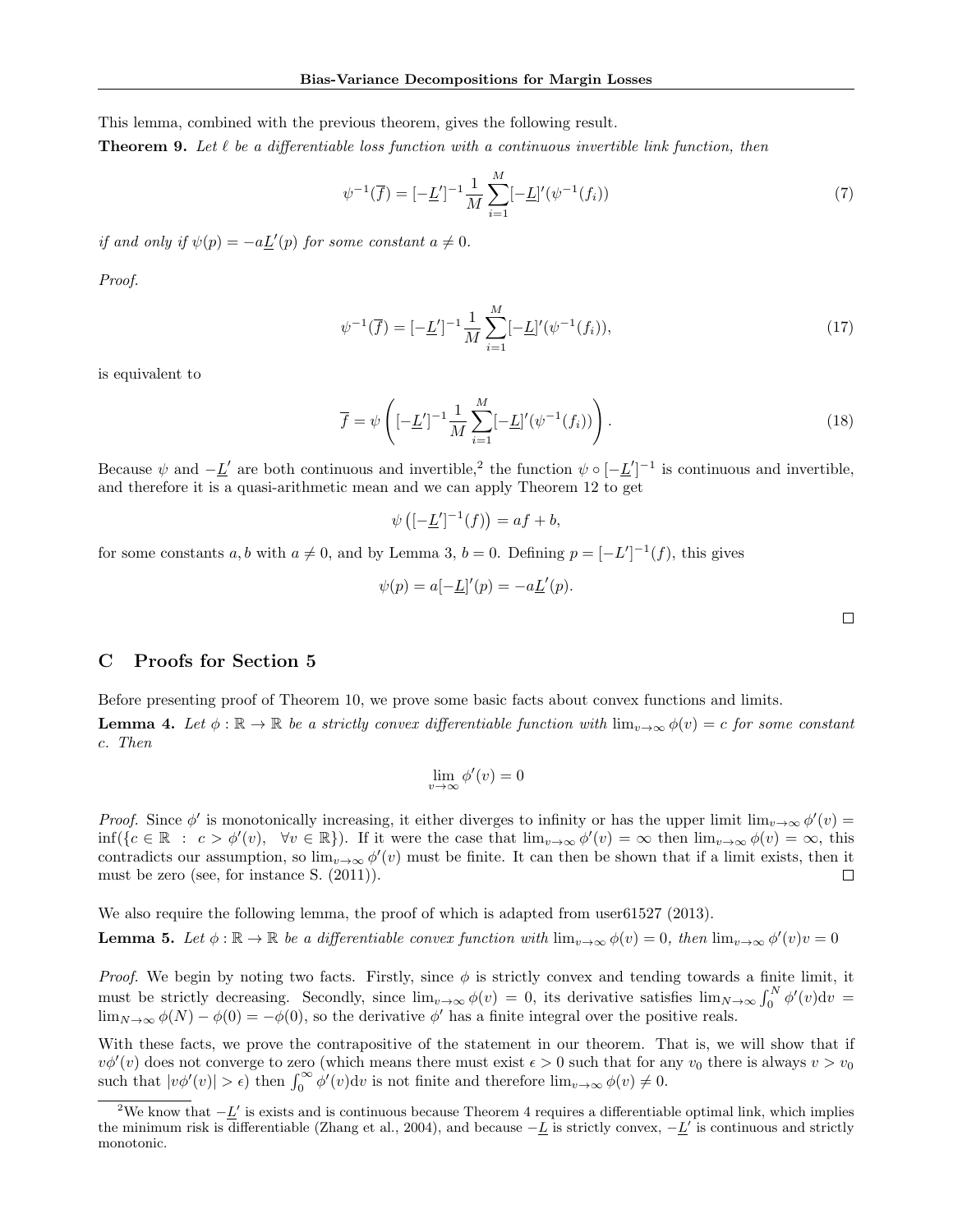Fixing some  $\epsilon > 0$ , we define a sequence  $\{v_n\}$  such that for each n in the sequence,  $v_n > 2v_{n-1}$  and  $|v_n\phi'(v_n)| > \epsilon$ . We have

$$
\left| \int_{v_{n-1}}^{v_n} \phi'(v) dv \right| \ge \left| \int_{v_{n-1}}^{v_n} \phi'(v_n) dv \right| = \left| (v_n - v_{n-1}) \phi'(v_n) \right|
$$

where we get the inequality due to the fact that  $\phi'$  must be monotonically increasing towards 0. Now, since  $v_n - v_{n-1} > \frac{1}{2}v_n$ , the assumption that  $|v_n\phi'(v_n)| \ge \epsilon$  gives

$$
\left| \int_{v_{n-1}}^{v_n} \phi'(v) dv \right| > \left| \frac{1}{2} v_n \phi'(v_n) \right| \ge \frac{\epsilon}{2}.
$$

Since for all N,

$$
\left| \int_0^\infty \phi'(v) \, dv \right| > \left| \sum_{i=1}^N \int_{v_{n-1}}^{v_n} \phi'(v) \, dv \right| > N \frac{\epsilon}{2},
$$

the integral must be unbounded.

**Theorem 10** (Gradient-Symmetric Losses as Bregman Divergences). Let  $\ell : \mathbb{R} \to \mathbb{R}$  be a strictly-convex differentiable margin loss function with infimum zero, then  $\ell(yf)$  is expressible as (the limit of) a Bregman divergence with f as the first argument if and only if  $\ell$  is gradient-symmetric. Furthermore, if  $\ell(yf)$  is expressible as such a Bregman divergence, it is of the form

$$
\ell(yf) = \lim_{g \to g_y} B_\ell(f, g). \tag{8}
$$

where  $g_y$  is a constant determined by y.

*Proof.* The general structure of this proof is as follows. First, we show if  $\ell$  is expressible as a Bregman divergence, then the Bregman generator is necessarily gradient-symmetric. We then show that the Bregman generator must be  $\ell$  (up to affine terms), and therefore  $\ell$  is gradient-symmetric. Finally, we will prove the converse: if  $\ell$  is gradient-symmetric, then it is necessarily expressible as a Bregman divergence with generator  $\ell$ .

**Preliminaries:** Note that  $g_y$  can take two values depending on the value of y. We denote the value it takes for positive y as  $g^+$  and for negative y as  $g^-$ . We show that when (8) is satisfied,  $g^- = -g^+$ .

When  $y = +1$ , we need our Bregman divergence to satisfy

$$
\ell(yf) = \ell(f) = \lim_{g \to g^+} B_{\phi}(f, g),
$$

and similarly, when  $y = -1$ ,

$$
\ell(yf)=\ell(-f)=\lim_{g\to g^-}B_\phi(f,g).
$$

Since  $\ell$  is strictly convex with infimum zero,  $\ell$  is zero at exactly one point (or limit) and that point is the minimum. Since Bregman divergences are zero if and only if their arguments are equal to each other, this means that when (8) holds,

$$
\lim_{f \to g^{+}} B_{\phi}(f, g^{+}) = 0
$$
\n
$$
\Rightarrow \lim_{f \to g^{+}} \ell(f) = 0
$$
\n
$$
\Rightarrow g^{+} = \operatorname*{argmin}_{f \in \mathbb{R} \cup \{-\infty, \infty\}} \ell(f),
$$
\n(19)

where  $\ell(\infty) = \lim_{v \to \infty} \ell(v)$ , and similarly for  $\ell(-\infty)$ . We also have  $g^- = \operatorname{argmin}_{f \in \mathbb{R} \cup \{-\infty, \infty\}} \ell(-f)$  by the same reasoning. Combining these two facts, we have that  $g^- = -g^+$ .

 $\Box$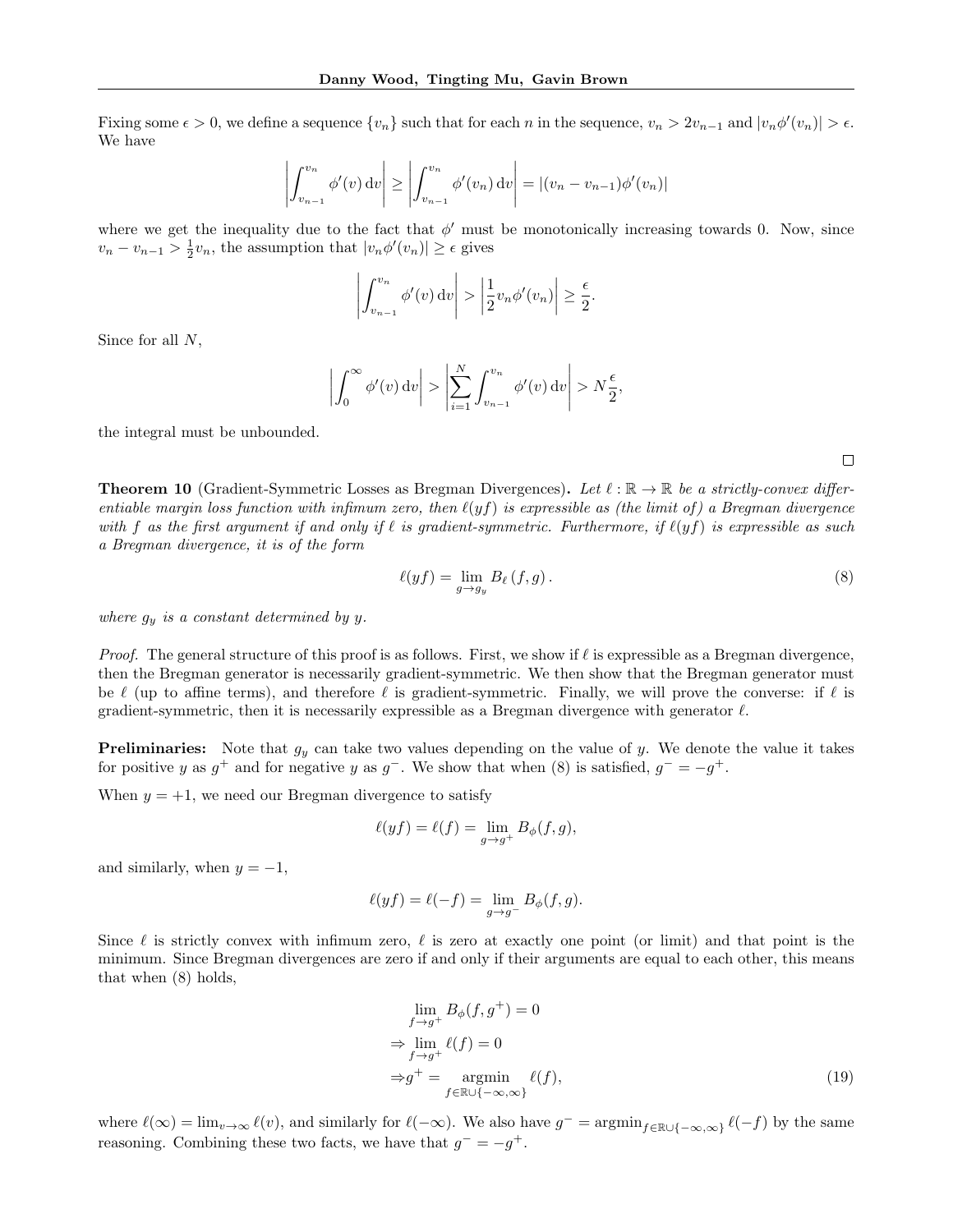### Proof that Bregman Divergence  $\implies$  Gradient-Symmetry:

 $\phi$  is Gradient-Symmetric: Using the symmetry of the labels that we have just established, we show that the generator  $\phi$  must exhibit gradient symmetry (i.e.,  $\phi'(f) + \phi'(-f)$  must be constant). Observe that the margin loss has a symmetry, in that the loss is the same for the pair f and y as it is for  $-f$  and  $-y$ , since trivially  $\ell((-y)(-f)) = \ell(yf)$ . This gives that  $\ell(f)$  must simultaneously satisfy both

$$
\ell(f) = \lim_{g \to g^+} B_{\phi}(f, g)
$$

and

$$
\ell(f) = \lim_{g \to g^-} B_{\phi}(-f, g).
$$

Expanding both of these using the definition of Bregman divergences and rearranging slightly, we find

$$
\ell(f) = \lim_{g \to g^{+}} \phi(f) - \phi'(g)f - \phi(g) + \phi'(g)g
$$
  

$$
\ell(f) = \lim_{g \to g^{-}} \phi(-f) + \phi'(g)f - \phi(g) + \phi'(g)g
$$

Taking the derivatives of both expressions with respect to  $f$ , we have

$$
\ell'(f) = \lim_{g \to g^+} \phi'(f) - \phi'(g)
$$

$$
\ell'(f) = \lim_{g \to g^-} -\phi'(-f) - \phi'(g).
$$

We can equate the two right-hand sides and rearrange to get

$$
\phi'(f) + \phi'(-f) = \lim_{g \to g^{-}} \phi'(g) - \lim_{g \to g^{+}} \phi'(g).
$$

Since the term on the right-hand side is independent of  $f$ , the left-hand side must be constant with respect to  $f$ and therefore  $\phi$  is gradient-symmetric.

To complete this direction of the proof, it now suffices to show that  $\phi = \ell$  (up to affine terms).

**Necessity of**  $\phi(f) = \ell(f)$ : We assume that the loss can be expressed as a Bregman divergence and show that in this case, we must have  $\phi(f) = \ell(f)$ . If  $\ell(yf)$  can be expressed as a Bregman divergence with generator  $\phi$ , then, taking  $y = +1$ , it must satisfy

$$
\ell(yf) = \ell(f) = \lim_{g \to g^+} \phi(f) - \phi'(g)f - \phi(g) + \phi'(g)g
$$

Note that, by definition,  $\lim_{g\to g^+} \phi(g) = 0$  and by Lemma 4,  $\lim_{g\to g^+} \phi'(g) = 0$ . Additionally,  $\lim_{g\to g^+} \phi'(g) = 0$ (trivially when  $g^+$  is finite and by Lemma 5 when  $g^+$  is infinite). Therefore, taking the limit of these terms, we find

$$
\ell(f) = \phi(f) \tag{20}
$$

This completes one direction of the proof: If  $\ell(yf)$  is expressible as a Bregman divergence, then  $\ell$  is its Bregman generator, and  $\ell$  is gradient-symmetric.

**Proof that Gradient Symmetry**  $\implies$  **Bregman divergence:** We now show that if  $\ell$  is gradient-symmetric, it can be written as the limit of a Bregman divergence. We do this by showing that

$$
\lim_{g \to g^{+}} B_{\ell}(f,g) = \lim_{g \to g^{+}} [\ell(f) - \ell(g) - \ell'(g)(f - g)]
$$
  
\n
$$
= \lim_{g \to g^{+}} [\ell(f) - \ell'(g)f - \ell(g) + \ell'(g)g]
$$
  
\n
$$
= \ell(f) - \lim_{g \to g^{+}} \underbrace{[\ell'(g)f}_{\to 0} - \underbrace{\ell(g)}_{\to 0} - \underbrace{\ell'(g)g}_{\to 0}]
$$
  
\n
$$
= \ell(f) = \ell(yf)|_{y=1}
$$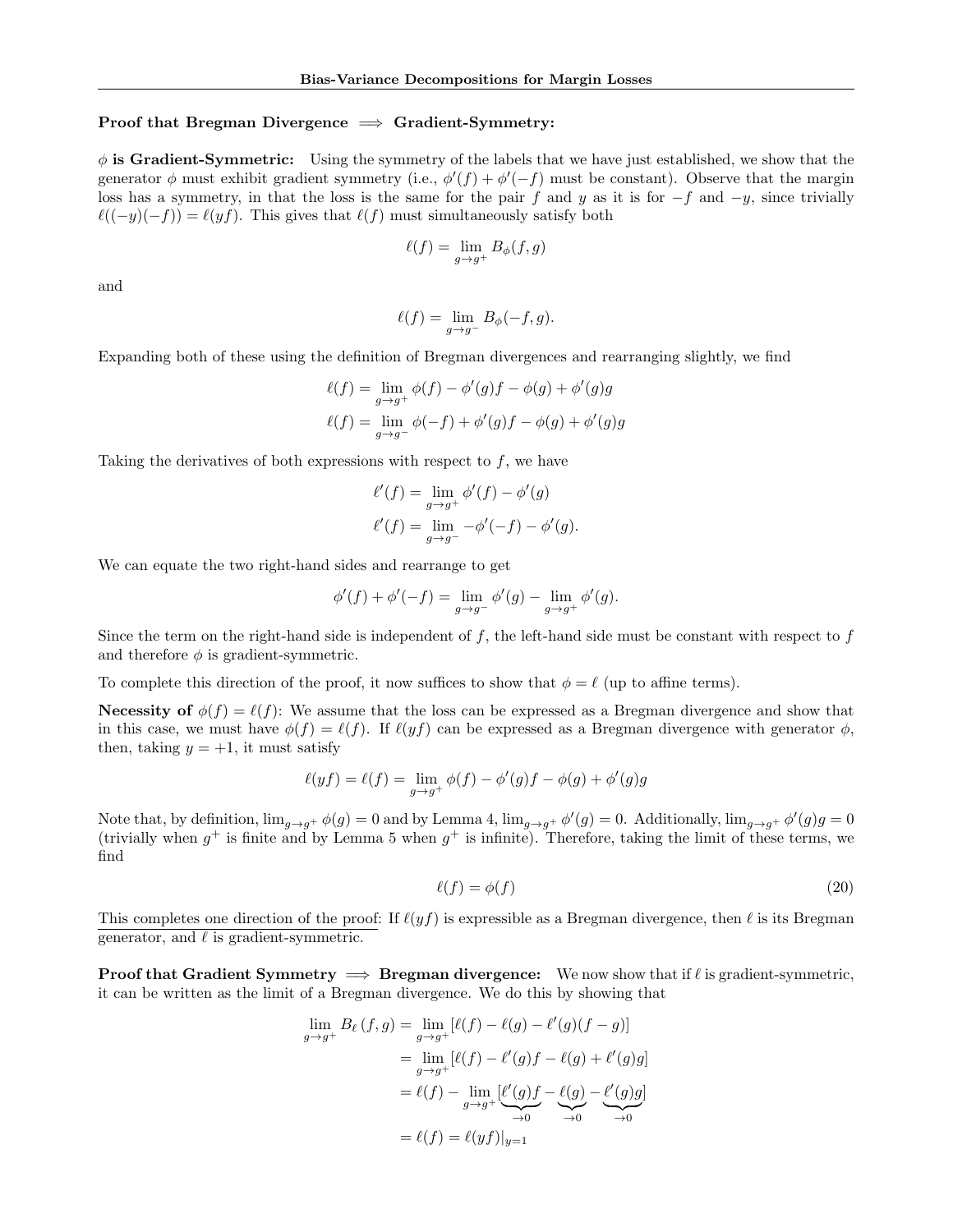In the third line, we claim that three terms each converge to zero. The first of these is due to Lemma 4, the second due to the condition we place on  $\ell$  that its infimum is zero and the third due to Lemma 5.

Now we do the same process for the negative limit  $\lim_{g\to g^-} B_\ell(f, g)$ . Since  $\lim_{g\to g^+} \ell'(g) = 0$  by Lemma 4, the condition on the derivative gives  $\lim_{g\to g^-} \ell'(g) = c$ . Using this fact, along with the fact that gradient-symmetry implies  $\ell(f) = \ell(-f) + cf$ , we have

$$
\lim_{g \to g^{-}} B_{\ell}(f,g) = \lim_{g \to g^{-}} [\ell(f) - \ell'(g)f - \ell(g) + \ell'(g)g]
$$

$$
= \underbrace{\ell(-f) + cf}_{= \ell(f)} - cf - \lim_{g \to g^{-}} \ell(g) + \lim_{g \to g^{-}} \ell'(g)g
$$

$$
= \ell(-f) - \lim_{g \to g^{-}} \ell(g) + \lim_{g \to g^{-}} \ell'(g)g.
$$

Using the same identity on  $\ell(g)$  and the identity  $\ell'(g) = c - \ell'(-g)$ ,

$$
= \ell(-f) - \lim_{g \to g^{-}} \ell(-g) - \lim_{g \to g^{-}} cg + \lim_{g \to g^{-}} (c - \ell'(-g))g
$$
  
=  $\ell(-f) - \lim_{g \to g^{+}} \ell(g) - \lim_{g \to g^{-}} cg + \lim_{g \to g^{-}} cg - \lim_{g \to g^{+}} \ell'(g)g$   
=  $\ell(-f) - \lim_{g \to g^{+}} \ell'(g)g$   
=  $\ell(yf)|_{y=-1}$ ,

where the last equality is due to Lemma 5. Combining the  $y = +1$  case and the  $y = -1$  case, we have that for gradient-symmetric losses,  $\ell(yf) = \lim_{g \to g_y} B_\ell(f, g)$ , completing the proof.

**Proposition 2.** A differentiable strictly convex margin loss  $\ell$  is gradient-symmetric with constant  $c < 0$  if and only if it satisfies

$$
\underline{L}'(p) = c\psi(p) \tag{10}
$$

Furthermore, the loss  $\frac{1}{|c|}\ell$  is a canonical form loss.

*Proof.* If a loss is gradient-symmetric, it satisfies  $\ell'(f) + \ell'(-f) = c$  for some c, and if  $c < 0$  the loss  $\ell(f) = \ell(f)/|c|$ satisfies  $\hat{\ell}'(f) + \hat{\ell}'(-f) = -1$ . This new loss has the same optimal link and is a canonical form loss. Since the minimum risk of this new loss is  $1/|c|$  times the original minimum risk,

$$
\frac{1}{|c|}\underline{L}(p) = \underline{\widehat{L}}(p),
$$

where  $\underline{\hat{L}}$  is the minimum risk of  $\hat{\ell}$ . Since  $\hat{\ell}$  is in canonical form, by definition we have

$$
-\underline{\widehat{L}}'(p) = \psi(p) \implies -\frac{1}{|c|} \underline{L}'(p) = \psi(p),
$$

which immediately gives  $\underline{L}'(p) = c\psi(p)$ .

Reasoning in the other direction, if we start with a loss satisfying  $\underline{L}'(p) = c\psi(p)$ , then it would share its optimal link with the loss  $\hat{\ell}$  and its minimum risk would be  $\frac{1}{|c|}$  the minimum risk of  $\hat{\ell}$ . Since  $\hat{\ell}$  is in canonical form (by virtue the negative derivative of its minimum risk being equal to its optimal link), it satisfies  $\hat{\ell}'(f) + \hat{\ell}'(-f) = -1$ . Therefore,  $\ell(f) = |c|\widehat{\ell}(f)$  satisfies  $\ell'(f) + \ell'(-f) = c$ . П

**Theorem 11** (Decomposition for the LOLs). Let  $\ell$  be a LOL with odd part  $\ell_o(v) = bv$  and even part  $\ell_e(v) =$  $\frac{1}{2}(\ell(v) + \ell(-v))$ , then the expected risk decomposes as

$$
\mathbb{E}_{\mathbf{X} Y}\left[\mathbb{E}_{D}\left[\ell(Y f)\right]\right] = \mathbb{E}_{\mathbf{X}}\left[bY^* f^*\right] + \mathbb{E}_{\mathbf{X}}\left[\mathbb{E}_{D}\left[\ell_e(f)\right]\right],
$$

where  $Y^* = \mathbb{E}_{Y|\mathbf{X}}[Y]$  and  $f^* = \mathbb{E}_D[f]$ .

 $\Box$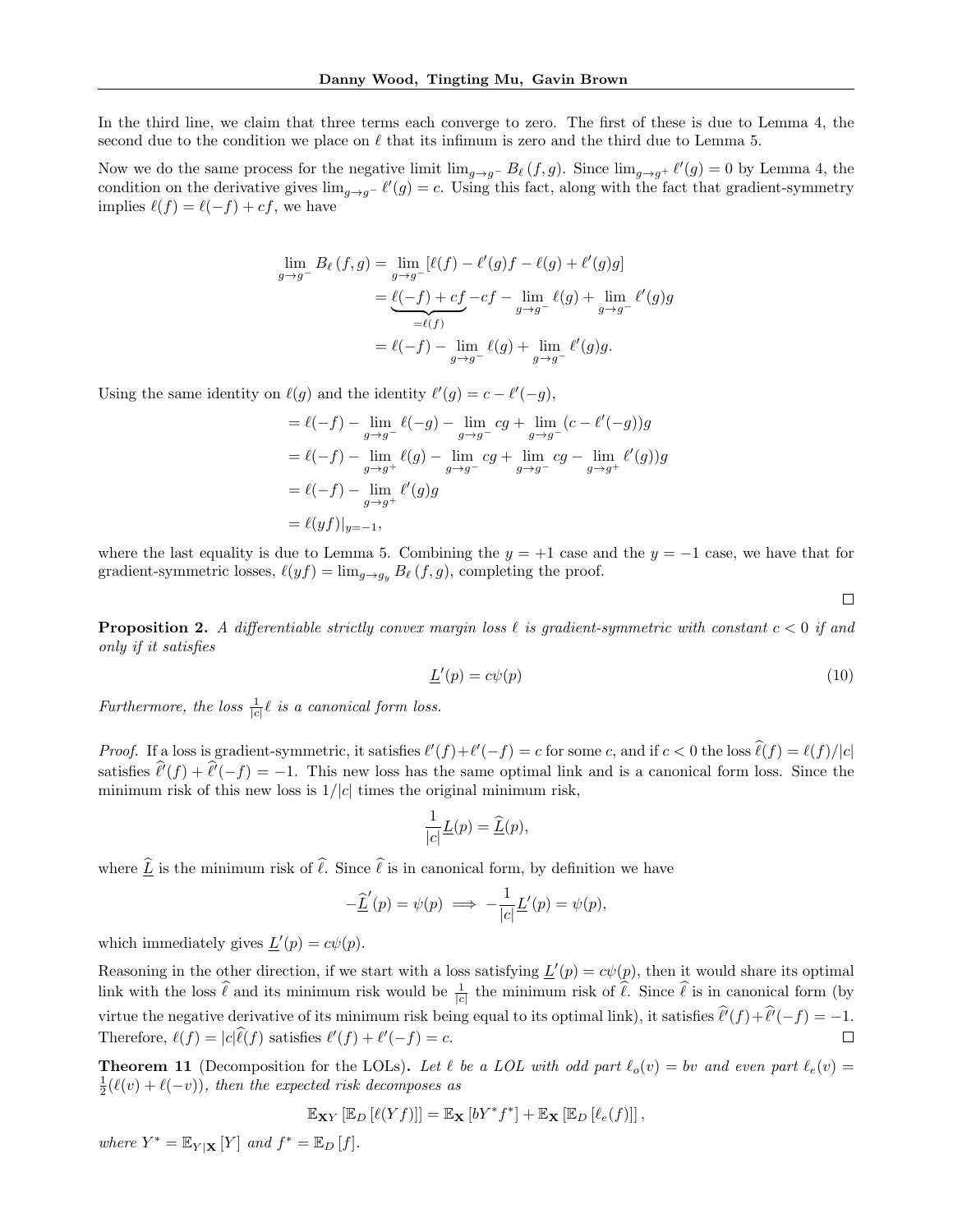Proof. If we look at the expected risk

$$
\mathbb{E}_{\mathbf{X}Y} [\mathbb{E}_D [\ell(Yf)]] = \mathbb{E}_{\mathbf{X}Y} \left[ \mathbb{E}_D \left[ \underbrace{\frac{1}{2} (\ell(Yf) + \ell(-Yf))}_{\text{even part}} + \underbrace{\frac{1}{2} (\ell(Yf) - \ell(-Yf))}_{\text{odd part}} \right] \right]
$$
\n
$$
= \mathbb{E}_{\mathbf{X}Y} [\mathbb{E}_D [\ell_e(Yf) + \ell_o(Yf)]]
$$
\n
$$
= \mathbb{E}_{\mathbf{X}} [\mathbb{E}_D [\ell_e(f)]] + \mathbb{E}_{\mathbf{X}Y} [\mathbb{E}_D [bYf]]
$$
\n
$$
= \mathbb{E}_{\mathbf{X}} [\mathbb{E}_D [\ell_e(f)]] + bY^* f^*,
$$

 $\Box$ 

## D Separating Bias and Noise

In the bias-variance decomposition in Theorem 2, the first term of the decomposition,  $\mathbb{E}_{\mathbf{X}Y}[\ell(Yf^*)]$ , is the risk of the expected model, which is comprised of the noise, i.e., the systematic error that occurs due to uncertainty in the target; and the bias, i.e., the difference in loss between the predictor  $f^*$  and the ideal predictor for the variable Y . It is not usually possible to experimentally measure the noise in a dataset, so for practical application of the decomposition, it makes sense to keep these quantities combined in a single term. However, from a theoretical standpoint, it is useful to further decompose this term. In this appendix, we discuss how this may be achieved.

Theorem 3 shows that the excess risk can be written as a Bregman divergence, which is one of the key insights in constructing a bias-variance decomposition for these losses. However, rearranging the relationship in (4), we see that the pointwise risk for a fixed model  $f$  can be written

$$
\mathbb{E}_{Y|\mathbf{X}}\left[\ell(Yf)\right] = L(p, f) = B_{-\underline{L}}\left(p, \psi^{-1}(f)\right) + \underline{L}(p).
$$

This decomposition of the pointwise risk has some striking similarities to the decompositions we have already seen: the expected error on the left-hand side is decomposed into two terms: the first term measures the separation between a point  $\psi^{-1}(f)$  and the central point of a distribution  $p = \mathbb{E}_Y [Y_{0/1}]$ , where  $Y_{0/1} = 1$  when  $Y = 1$  and  $Y_{0/1} = 0$  otherwise. More importantly, the observation allows us to break down the pointwise risk term and minimum risk terms in the following manner.

**Theorem 13** (Pointwise and Minimum Risks as Bregman Divergences). Let  $\ell$  be a loss function with a differentiable minimum risk such that  $\underline{L}(0) > -\infty$  and invertible link function  $\psi$ . We have

$$
L(p, f) = \mathbb{E}_Y \left[ B_{-\underline{L}} \left( Y_{0/1}, q \right) \right] + \underline{L}(0), \tag{21}
$$

where  $q = \psi^{-1}(f)$ . Furthermore, for  $p \in (0, 1)$ ,

$$
\underline{L}(p) = \mathbb{E}_Y \left[ B_{-\underline{L}} \left( Y_{0/1}, p \right) \right] + \underline{L}(0). \tag{22}
$$

For fair losses (i.e., losses where  $L(0) = L(1) = 0$ ), the second term on the right-hand side vanishes.

Proof. We begin by showing the result for the minimum risk. To avoid confusion with signs, we use the notation  $\phi = -L$  and consider the generator  $\phi$ . Using the definition of a Bregman divergence and the fact that  $\mathbb{E}_{Y_{0/1}} [Y_{0/1}] = p$ , we have

$$
\mathbb{E}_Y [B_{\phi}(Y_{0/1}, p)] = \mathbb{E}_Y [\phi(Y_{0/1}) - \phi(p) - \phi'(p)(Y_{0/1} - p)]
$$
  
\n
$$
= \mathbb{E}_Y [\phi(Y_{0/1})] - \phi(p) - \phi'(p)(p - p)
$$
  
\n
$$
= \mathbb{E}_Y [\phi(Y_{0/1})] - \phi(p)
$$
  
\n
$$
= p\phi(1) + (1 - p)\phi(0) - \phi(p)
$$
  
\n
$$
= -p\underline{L}(1) - (1 - p)\underline{L}(0) + \underline{L}(p).
$$
\n(23)

For margin losses,  $\underline{L}(1) = \underline{L}(0)$ , so  $p\underline{L}(1) + (1 - p)\underline{L}(0) = \underline{L}(0)$ , and (23) yields

$$
\mathbb{E}_Y \left[ B_{-\underline{L}} \left( Y_{0/1}, p \right) \right] = \underline{L}(p) - \underline{L}(0).
$$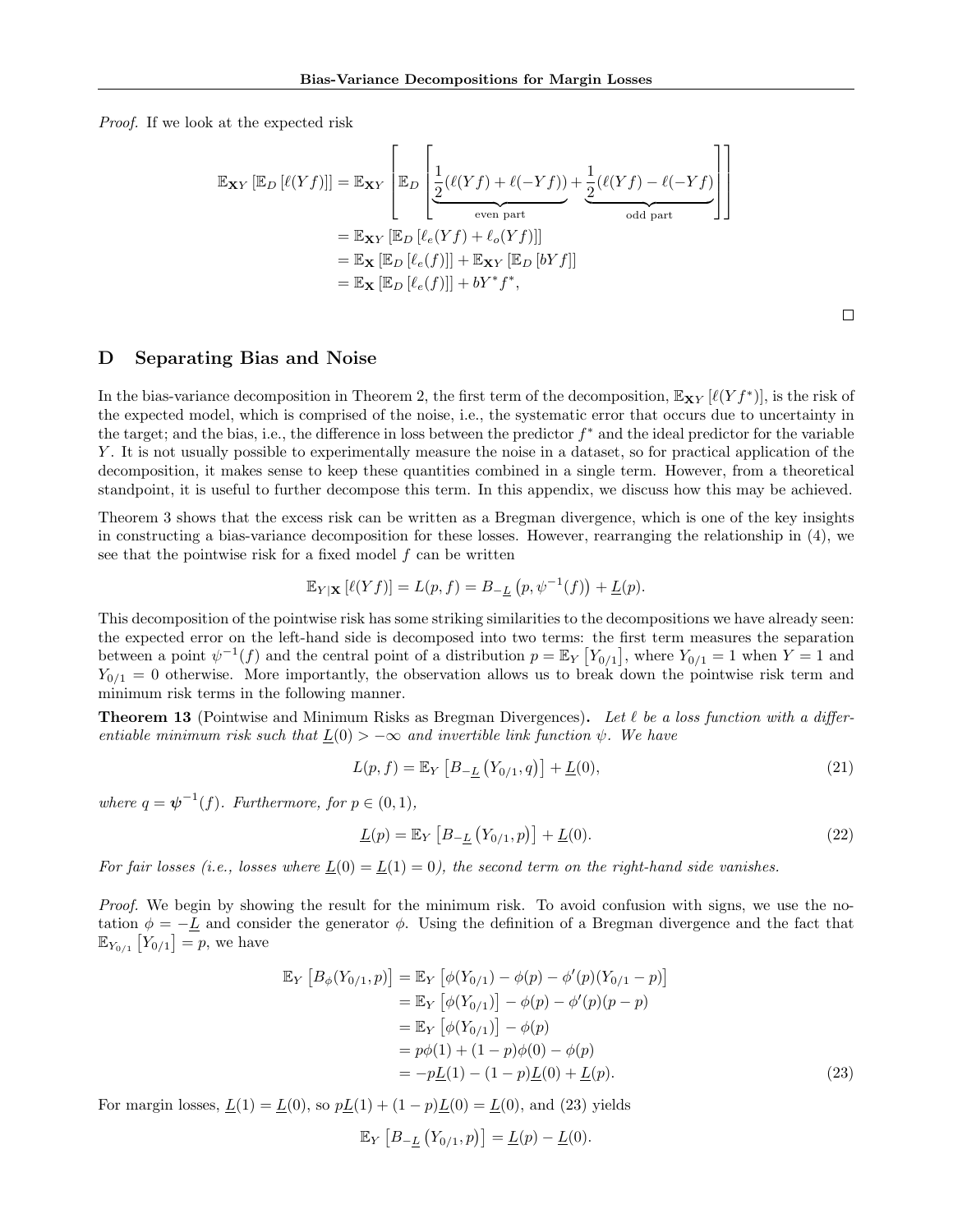Rearranging gives the result

$$
\underline{L}(p) = \mathbb{E}_Y \left[ B_{-\underline{L}} \left( Y_{0/1}, p \right) \right] + \underline{L}(0). \tag{24}
$$

Using this, we can prove the more general result for  $L(p, f)$ . Starting from the Bregman divergence for the excess risk (4) and applying (22), we have

$$
L(p, f) = B_{-\underline{L}}(p, q) + \underline{L}(p)
$$
  

$$
L(p, f) = B_{-\underline{L}}(p, q) + \mathbb{E}_Y [B_{-\underline{L}}(Y_{0/1}, p)] + \underline{L}(0).
$$

Using the definition of Bregman divergences and again defining  $\phi = -L$ , and using  $\mathbb{E}_Y [B_\phi(Y_{0/1}, p)] =$  $\mathbb{E}_Y \left[ \phi(Y_{0/1}) \right] - \phi(p)$ , which we established as an intermediate step in (23):

$$
L(p, f) = \phi(p) - \phi(q) - \phi'(q)(p - q) + \mathbb{E}_Y \left[ \phi(Y_{0/1}) \right] - \phi(p) + \underline{L}(0)
$$
  
=  $-\phi(q) - \phi'(q)(p - q) + \mathbb{E}_Y \left[ \phi(Y_{0/1}) \right] + \underline{L}(0)$   
=  $\mathbb{E}_Y \left[ \phi(Y_{0/1}) - \phi(q) - \phi'(q)(Y_{0/1} - q) \right] + \underline{L}(0)$   
=  $\mathbb{E}_Y \left[ B_{\phi}(Y_{0/1}, q) \right] + \underline{L}(0).$ 

For a central model  $f^*$ , the bias and the noise can be separated using this result. Since the minimum risk can be written  $\underline{L}(p) = \mathbb{E}_Y [B_{-\underline{L}} (Y_{0/1}, p)] + \underline{L}(0)$  and we already have an expression for the excess risk as a Bregman divergence, we can write

$$
\mathbb{E}_{\mathbf{X}Y} [\ell(Yf^*)] = \mathbb{E}_{\mathbf{X}} [L(p, f^*)]
$$
  
=  $\mathbb{E}_{\mathbf{X}} [L(p) + L(p, f^*) - L(p)]$   
=  $L(0) + \underbrace{\mathbb{E}_{\mathbf{X}Y} [B_{-\underline{L}} (Y_{0/1}, p)]}_{\text{noise}} + \underbrace{\mathbb{E}_{\mathbf{X}} [B_{-\underline{L}} (p, \psi^{-1}(f^*))]}_{\text{bias}}.$ 

Note that  $L(0)$  is a constant determined by the loss function, and *fair losses*, including all those considered in this paper, is  $\underline{L}(0) = 0$ . For gradient-symmetric losses, it is also possible to express this decomposition in terms of Bregman divergences with  $\ell$  as the generator.

**Theorem 14.** For a gradient-symmetric margin loss  $\ell$  that satisfies  $\underline{L}(0) = 0$ , the noise can be written

$$
\underline{L}(p) = \mathbb{E}_Y \left[ \lim_{g \to g_Y} B_\ell \left( -\frac{\underline{L}'(p)}{c}, -\frac{g_Y}{c} \right) \right]
$$

*Proof.* From Theorem 6, we have for all  $u, v \in \mathbb{R}$ 

$$
B_{\ell}(u,v) = B_{-\underline{L}}\left([-L']^{-1}(cv), [-L']^{-1}(cu)\right),
$$

or equivalently, for all  $u, v \in \mathbb{R}$ 

$$
B_{\ell}\left(\frac{u}{c},\frac{v}{c}\right) = B_{-\underline{L}}\left([-L']^{-1}(v),[-L']^{-1}(u)\right)
$$

Starting with the noise term, if we define the random variable  $Y_{\epsilon}$  such that  $Y_{0/1} = 1 \implies Y_{\epsilon} = 1 - \epsilon$  and  $Y_{0/1} = 0 \implies Y_{\epsilon} = \epsilon,$ 

$$
\mathbb{E}_Y \left[ B_{-\underline{L}} \left( Y_{0/1}, p \right) \right] = \mathbb{E}_Y \left[ \lim_{\epsilon \to 0} B_{-\underline{L}} \left( Y_{\epsilon}, p \right) \right]
$$
  
= 
$$
\mathbb{E}_Y \left[ \lim_{\epsilon \to 0} B_{\ell} \left( \frac{-\underline{L}'(p)}{c}, \frac{-\underline{L}'(Y_{\epsilon})}{c} \right) \right],
$$

 $\Box$ 

 $\Box$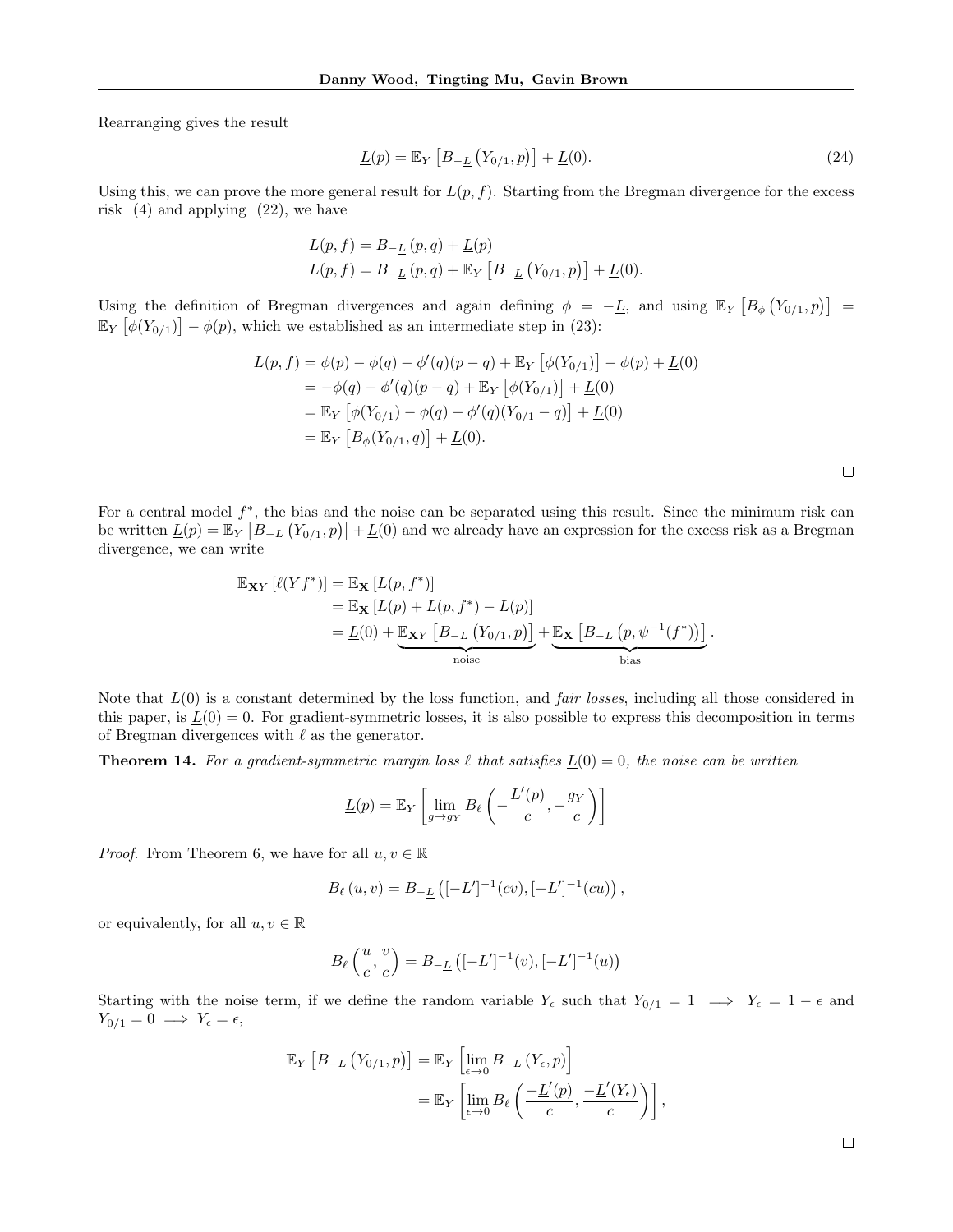## E Relationship Between the Decompositions for Proper Scoring Rules and Gradient-Symmetric Losses

In this appendix, we provide additional details about the relationship between the decompositions we present in Section 3.1 and the decomposition in Theorem 4. In Appendix E.1, we show that the centroids in Theorem 1 and Theorem 4 coincide if and only if the loss  $\ell$  is gradient-symmetric. In Appendix E.2, we show that when both decompositions are defined, the bias and variance terms in Theorem 2 and Theorem 4 are equivalent.

### E.1 Coinciding Centroids

In this section, we prove that  $\psi^{-1}(f^*)$  and  $q^*$  coincide for a loss  $\ell$  if and only if the loss is gradient-symmetric.

We start with the following lemma, which is built around a result given by copper.hat (2020).

**Lemma 6.** Let  $\ell$  be a strictly convex differentiable margin loss, then  $\psi$  is both continuous and invertible (with the range being  $\mathbb R$  or a finite interval thereof).

*Proof.* Since  $L(p, v) = p\ell(v) + (1 - p)\ell(-v)$  and the sum of two strictly convex functions is also strictly convex,  $L(p, v)$  is strictly convex in v. Furthermore, since margin losses (up to a constant factor) are upper bounds on the zero-one loss, both terms on the right hand side are positive.

We will show that  $\psi$  is continuous around the arbitrary point  $p_{\infty} \in (0,1)$ . Define the sequence  $\{p_k\}$  with  $p_k \in (0,1)$  for all k and such that  $p_k \to p_\infty$ . Let  $\{x_k\}$  be the sequence such that  $x_k = \psi(p_k)$  and define  $x_{\infty} = \psi(p_{\infty}).$ 

We will first show that all  $x_k$  are contained in a compact set. We do this, as establishing this fact means that there is a convergent subsequence of  $\{x_k\}$ . We will show that this subsequence necessarily converges to  $x_{\infty}$ , and from the continuity of  $L(p, v)$ , this will give that  $\psi$  is also continuous.

Since  $\{p_k\}$  converges to  $p_\infty \in (0,1)$  we can choose  $\epsilon > 0$  such that all  $p_k$ , we have  $p_k \in (\epsilon, 1 - \epsilon)$ . For all strictly convex functions on the real line either  $\lim_{v\to\infty} \ell(v) = \infty$  or  $\lim_{v\to\infty} \ell(-v) = \infty$ . We will complete our proof assuming the latter case, though the former can be proved by simple modifications of the same argument. Assuming the latter, we now show for all  $p \in (\epsilon, 1 - \epsilon)$ , that  $\psi(p) \in \mathbb{R}$  is in a bounded region around 0. Since  $\ell(-v)$  tends to  $\infty$ , there exists  $v_0$  such that for all  $v > v_0$ ,  $\ell(-v) > \frac{\ell(0)}{\epsilon}$  $\frac{0}{\epsilon}$  and therefore

$$
L(p, -v) = p\ell(-v) + (1 - p)\ell(v)
$$
  
\n
$$
\ge p\ell(-v)
$$
  
\n
$$
> p\frac{\ell(0)}{\epsilon}
$$
  
\n
$$
> \ell(0) = L(p, 0).
$$

This means that for all  $v > v_0$ , we have  $-v$  cannot be the minimizer of  $L(p, \cdot)$  with  $p \in (\epsilon, 1 - \epsilon)$ , so by definition of the optimal link function,  $\psi(p) > -v_0$ . In particular, for all k,  $x_k = \psi(p_k) > -v_0$ . Similarly for  $v > v_0$ ,

$$
L(p, v) = p\ell(v) + (1 - p)\ell(-v)
$$
  
\n
$$
\geq (1 - p)\ell(-v)
$$
  
\n
$$
> \epsilon\ell(-v)
$$
  
\n
$$
> \epsilon\frac{\ell(0)}{\epsilon}
$$
  
\n
$$
= \ell(0) = L(p, 0).
$$

Hence, we can conclude that for  $p \in (\epsilon, 1 - \epsilon)$ ,  $\psi(p) < v_0$ .

Combining the two cases, we find that  $x_k = \psi(p_k) \in (-v_0, v_0)$  for all k. Since the sequence  $\{x_k\}$  is all contained in a compact set, it necessarily has a convergent subsequence. We choose such a subsequence and call its limit  $x_{\text{acc}}$  (so called because it is an accumulation point of  $\{x_k\}$ ).

Note that by definition of  $\psi$  as the minimizer, for all  $v \in \mathbb{R}$ , we have

$$
L(p_k, x_k) = L(p_k, \psi(p_k)) \le L(p_k, v).
$$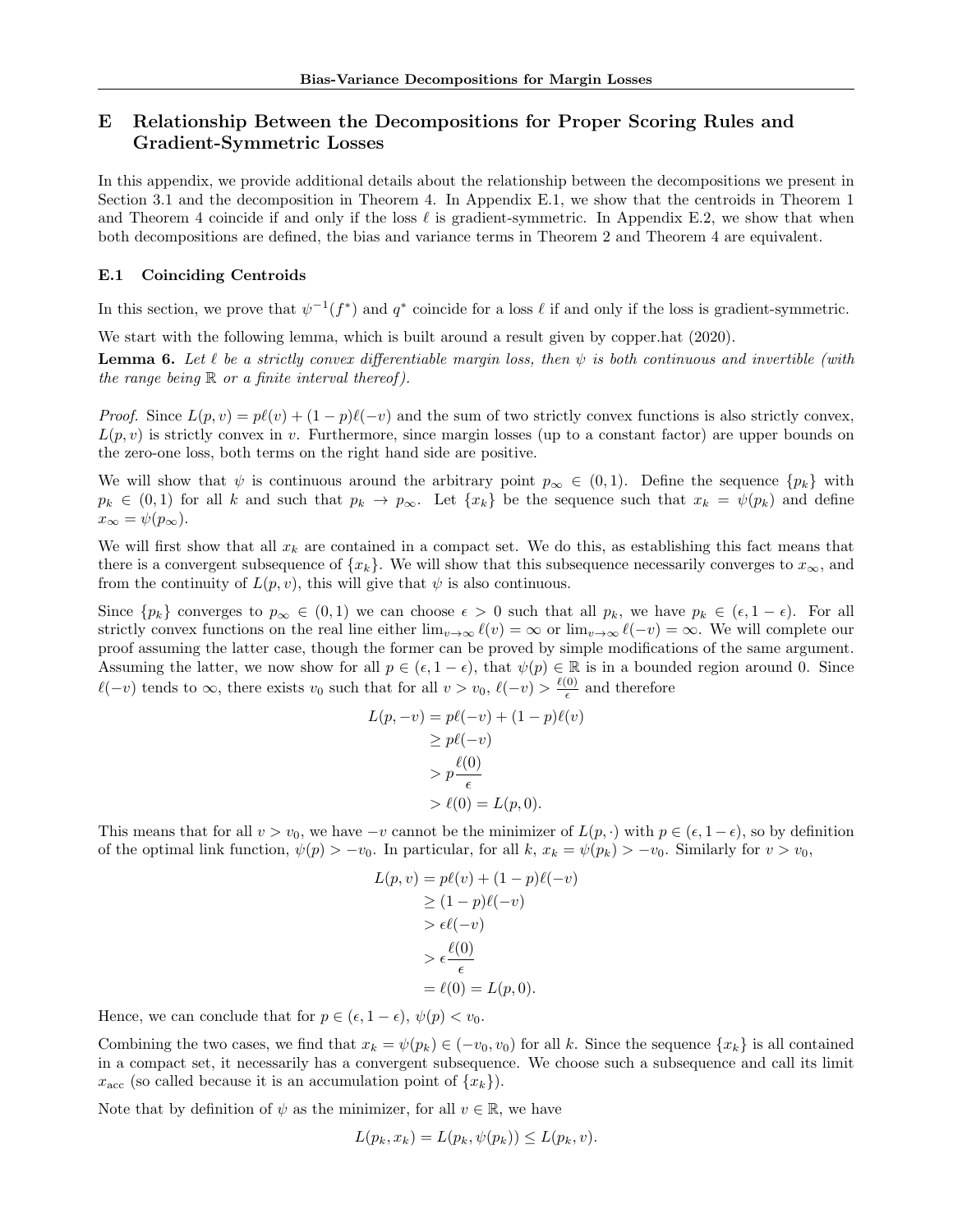For our subsequence of  $\{x_k\}$ , by virtue of  $L(\cdot, \cdot)$  being continuous, we have

$$
\lim_{k \to \infty} L(p_k, x_k) = L(p_\infty, x_{\text{acc}}). \tag{25}
$$

.

For the subsequence we also have

$$
\lim_{k \to \infty} L(p_k, x_k) = \lim_{k \to \infty} L(p_k, \psi(p_k)) \le \lim_{k \to \infty} L(p_k, v) = L(p_\infty, v),\tag{26}
$$

From (26) and (25), we have for all  $v \in \mathbb{R}$ , that  $L(p_{\infty}, x_{\text{acc}}) \le L(p_{\infty}, v)$ , so  $x_{\text{acc}}$  is a minimizer of  $L(p_0, \cdot)$ . By strict convexity, this minimizer is unique so  $x_{\text{acc}} = x_{\infty}$ .

Consequently, we have that as  $p \to p_{\infty}$ ,  $\psi(p) \to \psi(p_{\infty})$ , so  $\psi$  is continuous at  $p_{\infty}$ . Since  $p_{\infty}$  is an arbitrary point on the interval  $(0, 1)$ ,  $\psi$  is continuous on the entire interval.

We now show that  $\psi$  is strictly monotonic. For v to be the minimizer of  $L(p, v)$  for a specific p, it must be the case that

$$
\frac{\partial}{\partial v}L(p,v) = 0.
$$

Expanding and rearranging this, we find

$$
\frac{\partial}{\partial v}L(p, v) = 0
$$
  
\n
$$
\implies \frac{\partial}{\partial v}[p\ell(v) + (1 - p)\ell(-v)] = 0
$$
  
\n
$$
\implies p\ell'(v) - (1 - p)\ell'(-v) = 0
$$
  
\n
$$
\implies p = \frac{\ell(-v)}{\ell'(v) + \ell'(-v)}
$$

From this, we can see that  $\psi$  must be strictly monotonic. If it were not, then by continuity, there would necessarily be  $p_1 \neq p_2$  such that  $\psi(p_1) = \psi(p_2)$ , but this would imply

$$
p_1 = \frac{\ell(-\psi(p_1))}{\ell'(\psi(p_1)) + \ell'(-\psi(p_1))} = \frac{\ell(-\psi(p_2))}{\ell'(\psi(p_2)) + \ell'(-\psi(p_2))} = p_2,
$$

contradicting the assumption that  $p_1$  and  $p_2$  are distinct. Therefore  $\psi$  is continuous and strictly monotonic, and is therefore invertible (on some potentially restricted interval of the real line).  $\Box$ 

Note that for some losses, such as the squared margin loss  $\ell(v) = (1 - v)^2$ , the optimal link function is not invertible on  $\mathbb R$  and the result only holds if we restrict our model f to have values only in some compact interval determined by  $\ell$ .

In Section 3.2, we claimed that the central model and  $f^*$  and the model  $\psi(q^*)$  coincide if and only the loss is gradient-symmetric. Here we formally state and prove the claim.

**Theorem 15.** For a strictly convex differentiable margin loss  $\ell$  where both Theorem 2 and Theorem 4 hold, define the central model as

$$
f^* = \mathbb{E}_D[f]
$$

and define the model corresponding to the central probability estimate as  $\psi(q^*)$  where

$$
q^* = [-\underline{L}']^{-1} \left( \mathbb{E}_D \left[ -\underline{L}'(q) \right] \right)
$$

the two models coincide, i.e.,  $f^* = \psi(q^*)$  if and only if  $\ell$  is gradient-symmetric.

*Proof.* ( $\implies$ ) Assume that  $f^* = \psi(q^*)$ , then by the definitions of  $f^*$  and  $\psi(q^*)$ 

$$
\mathbb{E}_D[f] = \psi \circ [-\underline{L}']^{-1} \left( \mathbb{E}_D \left[ -\underline{L}' \circ \psi^{-1}(f) \right] \right)
$$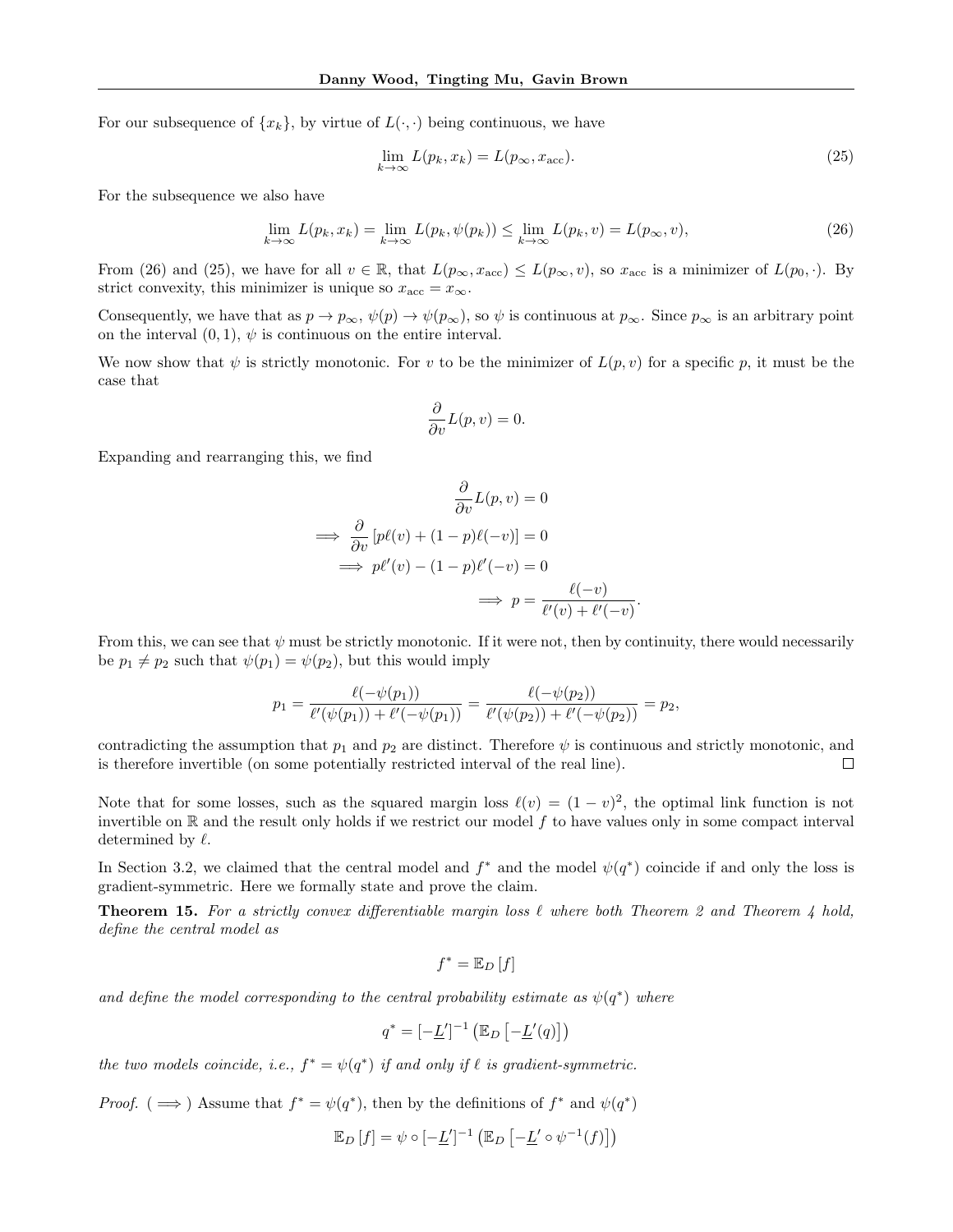Since  $\psi$  and  $-\underline{L}'$  are both monotonic and continuous (the former using Lemma 6), so is their composition<sup>3</sup>. By the application of Thereom 12, this means that  $\psi \circ [-\underline{L}']^{-1}$  must be a linear function. Defining  $l = \psi \circ [-\underline{L}]^{-1}$ where  $\ell(v) = av + b$ , we have  $-\underline{L}' = l^{-1} \circ \psi$  and by Lemma 3,  $b = 0$ . We therefore have that  $\psi(p) = -a\underline{L}'(p)$  for a constant  $a$ , and therefore by Proposition 2,  $\ell$  is gradient-symmetric.

 $(\iff)$  If  $\ell$  is gradient-symmetric, then by Proposition 2,  $-\underline{L}'(p) = c\psi(p)$ , and therefore taking the inverse functions of both sides  $[-\underline{L}']^{-1}(f) = \psi^{-1}(f/c)$ . Applying these two facts to  $\psi(q^*)$ , we find

$$
\psi(q^*) = \psi \circ [-\underline{L}]^{-1} \left( \mathbb{E}_D \left[ [-\underline{L}'] \circ \psi^{-1}(f) \right] \right)
$$

$$
= \psi \circ [-\underline{L}]^{-1} \left( \mathbb{E}_D \left[ cf \right] \right)
$$

$$
= \frac{\mathbb{E}_D \left[ cf \right]}{c} = \mathbb{E}_D \left[ f \right],
$$

so gradient-symmetry implies that  $\psi(q^*) = f^*$ 

#### E.2 Equivalence of Terms Between Decompositions

**Proposition 3** (Equivalence of Bias Terms). For a strictly convex gradient-symmetric loss  $\ell$  with invertible differentiable optimal link,

$$
\mathbb{E}_Y \left[ \ell(Yf^*) \right] = B_{-\underline{L}} \left( p, \psi^{-1}(f^*) \right) + \underline{L}(p)
$$

*Proof.* The result can be derived immediately from Theorem 13 and the definition of  $L(p, f)$ :

$$
\mathbb{E}_Y \left[ \ell(Yf^*) \right] = L(p, f^*)
$$
  
= L(p, f^\*) - L(p) + L(p)  
= B\_{-L}(p, \psi^{-1}(f^\*)) + L(p).

 $\Box$ 

**Proposition 4** (Equivalence of Variance Terms). For a strictly convex gradient-symmetric loss  $\ell$  with invertible differentiable optimal link,

$$
\mathbb{E}_{D}\left[B_{\ell}\left(f,f^{*}\right)\right]=\mathbb{E}_{D}\left[B_{-\underline{L}}\left(q^{*},q\right)\right]
$$

Proof. We could use the Proposition 3 and the two bias-variance decompositions to show that the two variance terms are equal, but it is perhaps more instructive to show that the two terms are equivalent using facts that we know about gradient-symmetric losses.

Let  $h(v) = -cv$ , then by Proposition 2, we have  $-\underline{L}' = h \circ \psi$ . Developing this gives

$$
-\underline{L}' = h \circ \psi
$$
  
\n
$$
\iff h^{-1} \circ [-\underline{L}'] = \psi
$$
  
\n
$$
\iff \psi^{-1} = [-\underline{L}']^{-1} \circ h
$$
  
\n
$$
\iff [-\underline{L}'] \circ \psi^{-1} = h.
$$

Remember that for gradient-symmetric losses,  $\psi(q^*) = f^*$ , so  $q^* = \psi^{-1}(f^*)$ , and we have

$$
\mathbb{E}_D [B_{-\underline{L}}(q^*, q)] = \mathbb{E}_D [B_{-\underline{L}^*} ([-\underline{L}'(q)], -\underline{L}'(q^*))]
$$
  
\n
$$
= \mathbb{E}_D [B_{-\underline{L}^*} ([-\underline{L}'(\psi^{-1}(f))], -\underline{L}'(\psi^{-1}(f^*))]
$$
  
\n
$$
= \mathbb{E}_D [B_{-\underline{L}^*} (-cf, -cf^*)]
$$
  
\n
$$
= \mathbb{E}_D [[-\underline{L}^*](-cf) - [-\underline{L}^*](-cf^*) - [-\underline{L}^*]'(-cf^*)(f - f^*)]
$$
  
\n
$$
= \mathbb{E}_D [[-\underline{L}^*](-cf) - [-\underline{L}^*](-cf^*)],
$$

 $\Box$ 

<sup>&</sup>lt;sup>3</sup>We have not proved that  $-L$  is differentiable, but note that if it is not  $B_{-L}$  is not uniquely defined, and neither is the bias-variance decomposition of Theorem 4